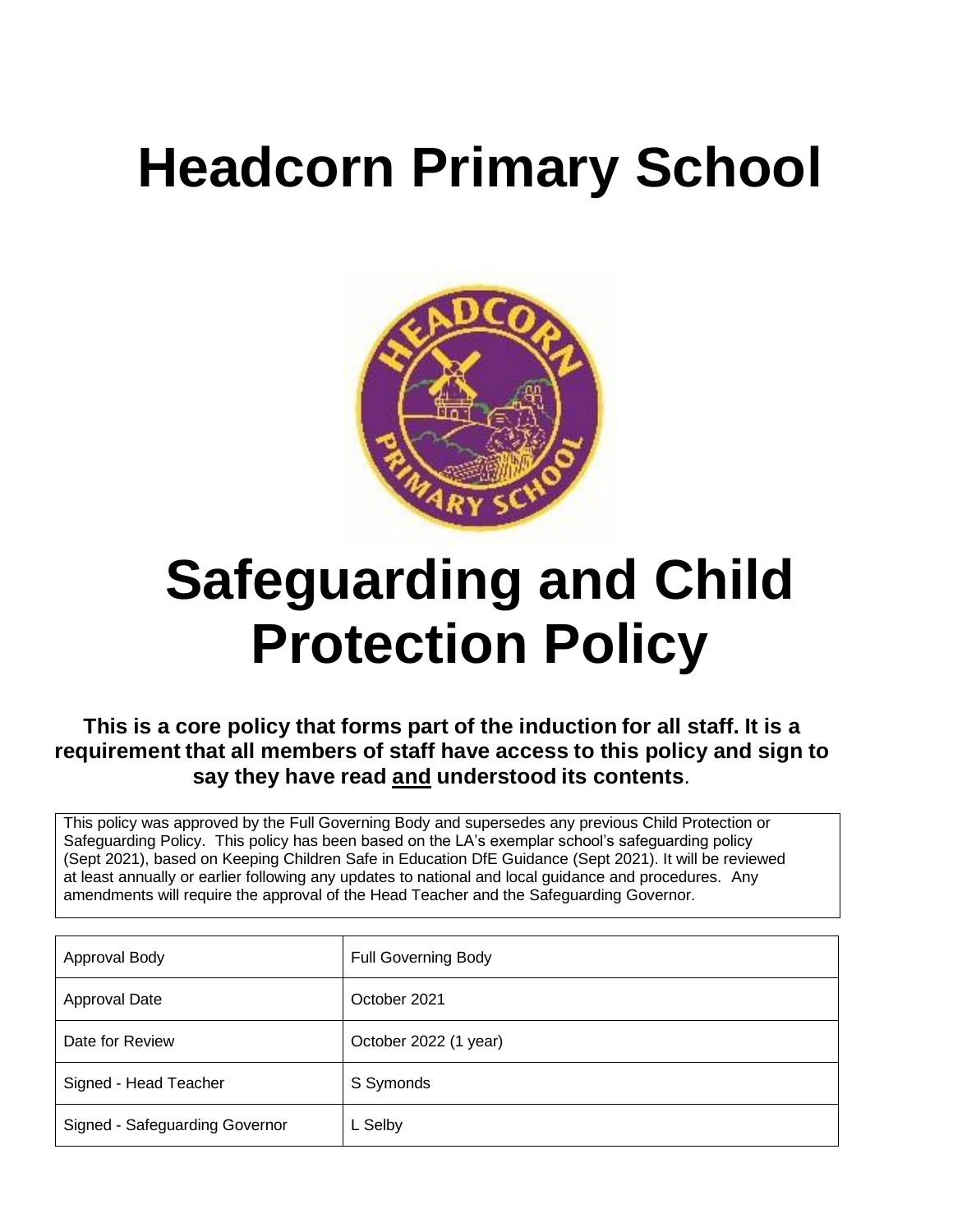# **Using the Child Protection Policy Template: Guidance Notes**

Education leaders should ensure their policies and procedures are in line with statutory requirements. ['Keeping Children Safe in Education'](https://www.gov.uk/government/publications/keeping-children-safe-in-education--2) (KCSIE) 2021 states that individual schools and colleges should have '*an effective child protection policy'* which

- reflects the approach to peer on peer abuse
- reflects reporting systems
- describes procedures which are in accordance with government guidance
- refers to locally agreed multi-agency safeguarding arrangements put in place by the safeguarding partners
- includes policies as reflected elsewhere in Part two, such as online safety and special educational needs and disabilities (SEND)
- where appropriate, reflects serious violence
- is available publicly, for example on the school or college website.

This document will support schools and colleges in creating a child protection policy that is relevant to their communities and reflects the needs and abilities of learners.

The child protection policy should be a working document and should be reviewed and updated so that it is kept up to date with safeguarding issues as they emerge and evolve, including lessons learnt on an at least annual basis. Where minor changes are required, for example, adding the name of a new deputy DSL, the policy should be updated as soon as changes are in place, however it is unlikely to be necessary to require the policy be re-ratified.

Leaders and DSLs should adapt the content to include specific local information, named points of contact, as well as specific procedures and expectations, including whether they are an 'Operation Encompass School'. These decisions and details will vary from setting to setting, so this template should be used as a starting framework. It will not be appropriate for educational settings to adopt the templates in their entirety; DSLs and leaders should ensure unnecessary content is removed.

# **Updated content for 2021-22**

The content for 2021-22 was reviewed and published in August 2021 following the publication of KCSIE 2021. Please be aware the policy layout for 2021-22 has been significantly restructured.

# **Disclaimer**

The Education People make every effort to ensure that the information in this document is accurate and up to date. If errors are brought to our attention, we will correct them as soon as practicable. The copyright of these materials is held by The Education People. However, educational settings that work with children and young people are granted permission to use all or part of the materials for not-for-profit use, providing the Education People copyright is acknowledged and we are informed of its use.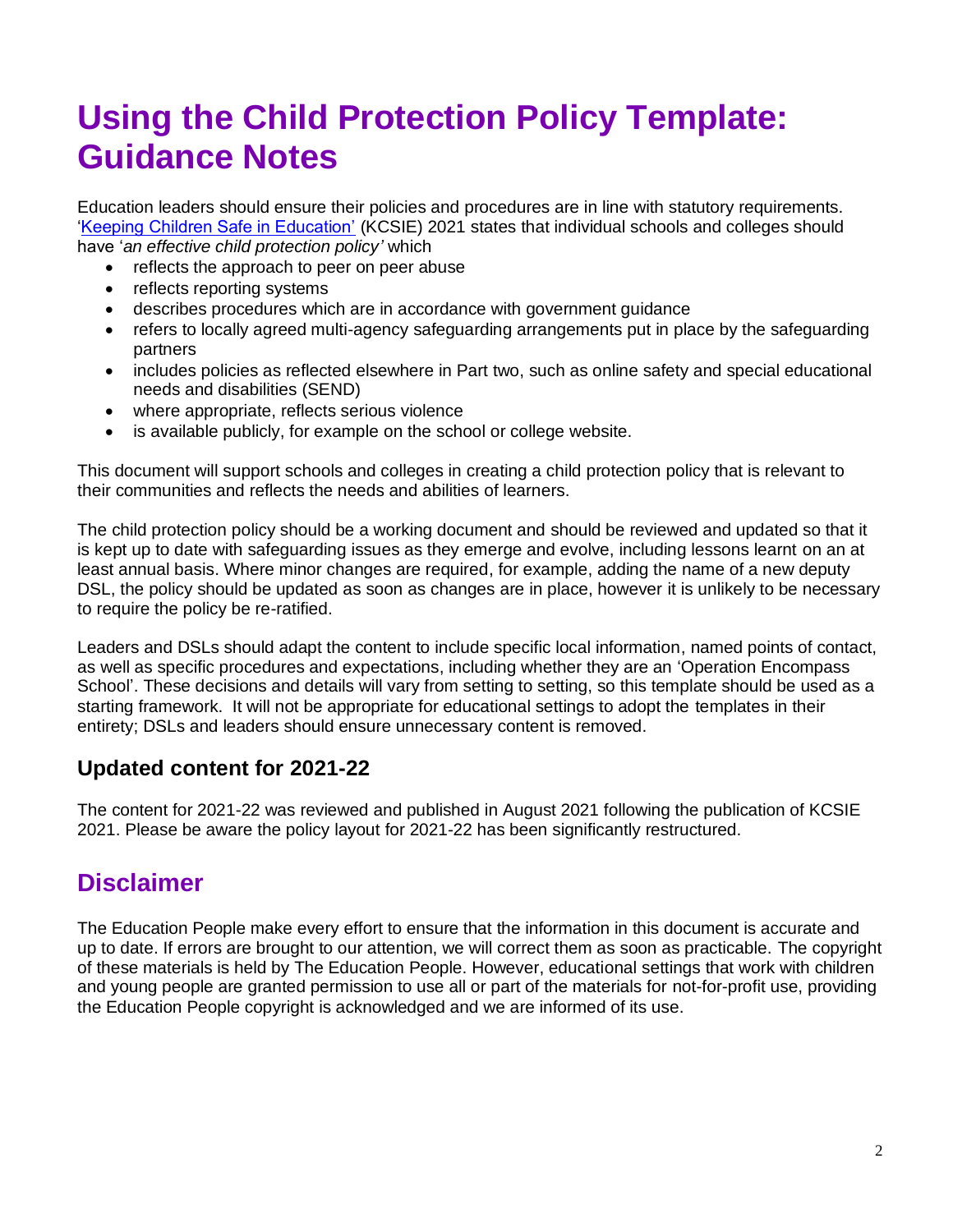# **Key Contacts**

|                                                                             | <b>Name</b>    | <b>Contact information</b>           |  |
|-----------------------------------------------------------------------------|----------------|--------------------------------------|--|
| Designated Safeguarding Lead (DSL),<br><b>Head Teacher</b>                  | Sarah Symonds  | sarah.symonds@heaadcorn.kent.sch.uk  |  |
| <b>Deputy Designated Safeguarding</b><br>Lead (DSL), Deputy Head Teacher    | Lee Drury      | lee.drury@heaadcorn.kent.sch.uk      |  |
| <b>Deputy Designated Safeguarding</b><br>Lead, Special Needs Co. (SENCO)    | Rebecca Daniel | rebecca.daniel@heaadcorn.kent.sch.uk |  |
| <b>Deputy Designated Safeguarding</b><br>Lead, Family Liaison Officer (FLO) | Keith Benfield | keith.benfield@heaadcorn.kent.sch.uk |  |
| <b>Safeguarding Governor</b>                                                | Lyn Selby      | lyn.selby@headcorn.kent.sch.uk       |  |

# **Contents**

|                                                            | Page |
|------------------------------------------------------------|------|
|                                                            |      |
| What to do if you have a welfare concern flowchart         | 4    |
|                                                            |      |
| 1. Child Focused Approach to Safeguarding                  | 5    |
| 2. Key Responsibilities                                    | 8    |
| 3. Child Protection Procedures                             | 10   |
| 4. Specific Safeguarding Issues                            | 15   |
| 5. Supporting Children Potentially at Greater Risk of Harm | 19   |
| 6. Online Safety                                           | 21   |
| 7. Staff Engagement and Expectations                       | 24   |
| 8. Safer Recruitment and Allegations                       | 26   |
| 9. Opportunities to teach safeguarding                     | 28   |
| 10. Physical Safety                                        | 29   |
| <b>11. Local Contacts</b>                                  | 29   |
|                                                            |      |
| Appendix 1: Categories of Abuse                            | 31   |
| Appendix 2: Support Organisations                          | 33   |
|                                                            |      |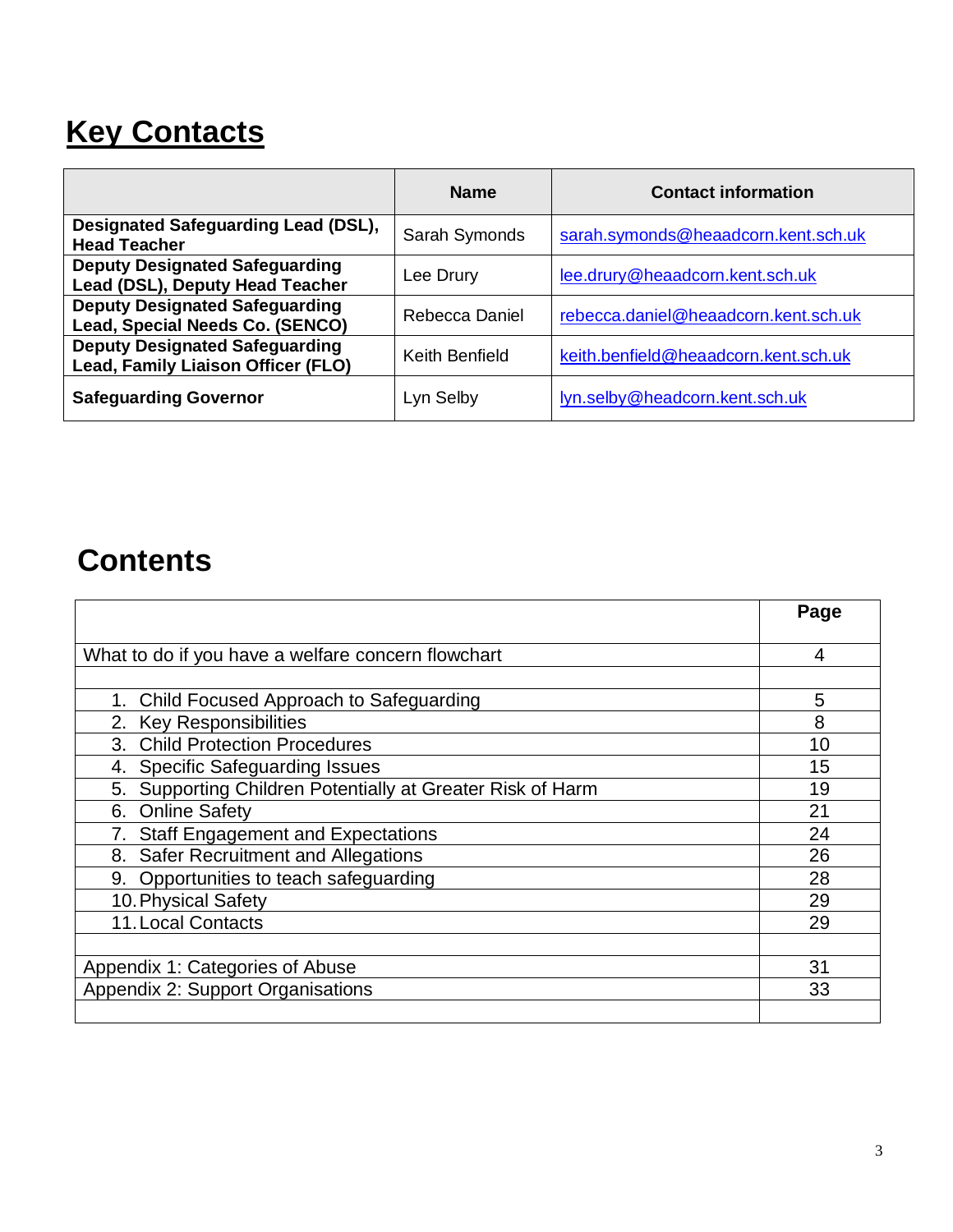# **What to do if you have a welfare concern in Headcorn Primary School**

#### **Why are you concerned?**

#### For example

- Something a child has said  $-$  e.g. allegation of harm
	- Child's appearance may include unexplained marks as well as dress
- Behaviour change

o

• Witnessed concerning behaviour

#### **Act immediately and record your concerns. If urgent, speak to a DSL first.**

- Follow the school procedure:
	- Reassure the child
	- Clarify concerns, using open questions if necessary (**TED**: **T**ell, **E**xplain, **D**escribe)
	- Use child's own words, record facts not opinions.
	- Record on CPOMS ticking the Alert DSL button.
	- Seek support for yourself if required from any of the DSL Team

#### **Inform the Designated Safeguarding Lead**

- Sarah Symonds HT [sarah.symonds@headcorn.kent.sch.uk](mailto:sarah.symonds@headcorn.kent.sch.uk)
- Lee Drury DHT [lee.drury@headcorn.kent.sch.uk](mailto:lee.drury@headcorn.kent.sch.uk) Rebecca Daniel SENCO Rebecca.daniel@headcorn.kent.sch.uk
	- Keith Benfield FL[O keith.benfield@headcorn.kent.sch.uk](mailto:keith.benfield@headcorn.kent.sch.uk)
- 

#### **Designated Safeguarding Lead**

- Consider whether the child is at immediate risk of harm e.g. unsafe to go home
- Access the Kent Safeguarding Support Level Guidance document and procedures: [www.kscmp.org.uk](http://www.kscmp.org.uk/)
- Refer to other agencies as appropriate e.g. Internal or community services, early help open access, LADO, Police or Request for Support for integrated children's services
- If unsure then consult with Area Education Safeguarding Advisor (03000 412284/07540677200) or Local Authority Social Worker at the Front Door.

#### **If you are unhappy with the response**

#### **Staff:**

- Follow local escalation procedures
- Follow whistleblowing procedures

#### **Learners and Parents:**

• Follow school complaints procedures in our Complaints Policy on our school website[: www.headcorn.kent.sch.uk](http://www.headcorn.kent.sch.uk/)



At all stages, the child's circumstances will be kept under review The DSL/Staff will request further support if required to ensure the **child's safety** is **paramount**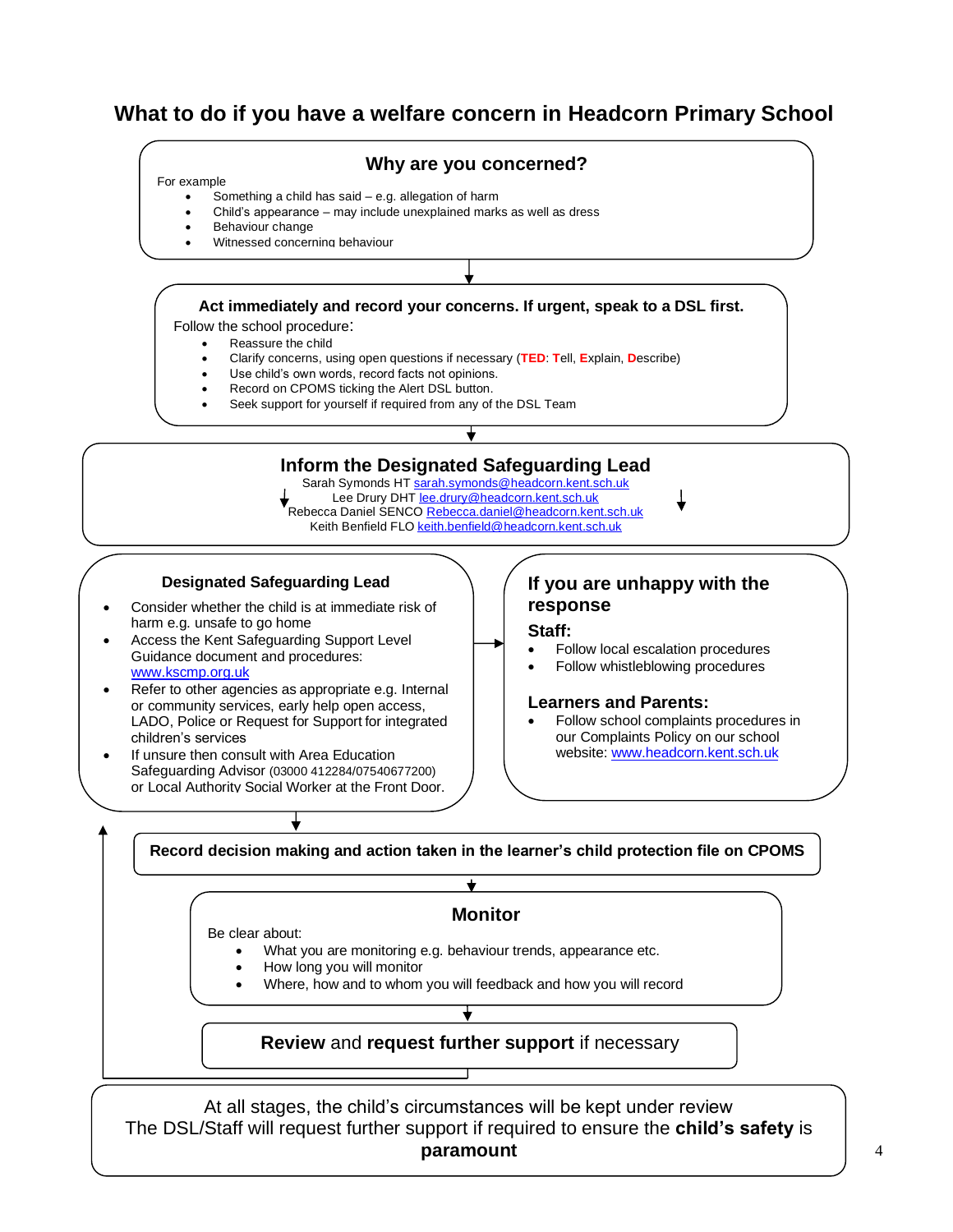# **1. Child Focused Approach to Safeguarding**

# **1.1 Introduction**

- Headcorn Primary School recognises our statutory responsibility to safeguard and promote the welfare of all children. Safeguarding is everybody's responsibility and all those directly connected (staff, volunteers, governors, leaders, parents, families, and learners) are an important part of the wider safeguarding system for children and have an essential role to play in making this community safe and secure.
- Headcorn Primary School believes that the best interests of children always come first. All children (defined as those up to the age of 18) have a right to be heard and to have their wishes and feelings taken into account and all children regardless of age, gender, ability, culture, race, language, religion or sexual identity, have equal rights to protection.
- Staff working with children at Headcorn Primary School will maintain an attitude of 'it could happen here' where safeguarding is concerned. When concerned about the welfare of a child, staff will always act in the best interests of the child and if any member of our community has a safeguarding concern about any child or adult, they should act and act immediately.
- Headcorn Primary School recognises the importance of providing an ethos and environment within school that will help children to be safe and to feel safe. In our school children are respected and are encouraged to talk openly. We will ensure children's wishes and feelings are taken into account when determining what safeguarding action to take and what services to provide.
- Our core safeguarding principles are:
	- o **Prevention**
		- positive, supportive, safe culture, curriculum and pastoral opportunities for children, safer recruitment procedures.
	- o **Protection**
		- following the agreed procedures, ensuring all staff are trained and supported to recognise and respond appropriately and sensitively to safeguarding concerns.
	- o **Support**
		- for all learners, parents and staff, and where appropriate specific interventions are required for those who may be at risk of harm.
	- o **Working with parents and other agencies**
		- to ensure timely, appropriate communications and actions are undertaken when safeguarding concerns arise.
- The procedures contained in this policy apply to all staff, including and governors, temporary or thirdparty agency staff and volunteers) and are consistent with those outlined within KCSIE 2021.

# **1.2 Policy Context**

- This policy is implemented in accordance with our compliance with the statutory quidance from the Department for Education, 'Keeping Children Safe in Education' 2021 (KCSIE) which requires individual schools and colleges to have an effective child protection policy.
- This policy has been developed in accordance with the principles established by the Children Acts 1989 and 2004 and related guidance. This includes but is not limited to:
	- o Keeping Children Safe in Education 2021 (KCSIE)
	- o Working Together to Safeguard Children 2018 (WTSC)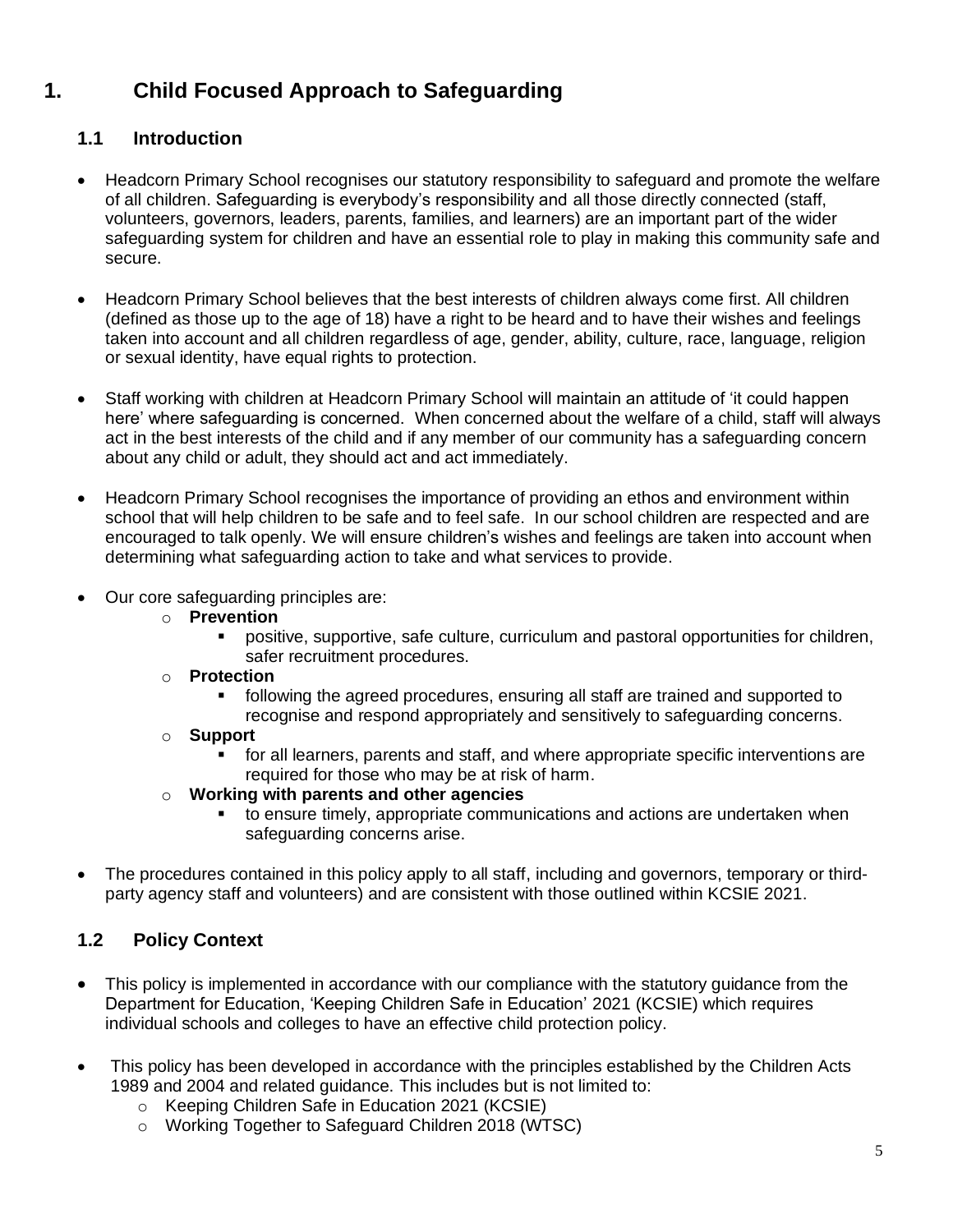- o Ofsted: Education Inspection Framework' 2021
- $\circ$  Framework for the Assessment of Children in Need and their Families 2000
- o Kent and Medway Safeguarding Children Procedures
- o Early Years and Foundation Stage Framework 2021 (EYFS)
- o The Education Act 2002
- o Education and Inspections Act 2006
- o The Education (Independent School Standards) Regulations 2014
- o The Non-Maintained Special Schools (England) Regulations 2015
- Section 175 of the Education Act 2002 requires school governing bodies, local education authorities and further education institutions to make arrangements to safeguard and promote the welfare of all children who are pupils at a school, or who are students under 18 years of age. Such arrangements will have to have regard to any guidance issued by the Secretary of State.
- Headcorn Primary School is currently operating in response to coronavirus (Covid-19), however, our safeguarding principles, remain the same. We will continue to follow government guidance and will amend this policy and our approaches, as necessary.
	- $\circ$  As a result of the Covid-19 pandemic some members of our community may have been exposed to a range of adversity and trauma including bereavement, anxiety and in some cases increased welfare and safeguarding risks. We will work with local services, such as health and the local authority, to ensure necessary support is in place.

# **1.3 Definition of Safeguarding**

- In line with KCSIE 2021, safeguarding and promoting the welfare of children is defined for the purposes of this policy as:
	- o protecting children from maltreatment
	- $\circ$  preventing impairment of children's mental and physical health or development
	- $\circ$  ensuring that children grow up in circumstances consistent with the provision of safe and effective care, and
	- o taking action to enable all children to have the best outcomes.
- The school acknowledges that safeguarding includes a wide range of specific issues including (but not limited to):
	- o Abuse and neglect
	- o Bullying, including cyberbullying
	- o Children with family members in prison
	- o Children Missing Education (CME)
	- o Child missing from home or care
	- o Child Sexual Exploitation (CSE)
	- o Child Criminal Exploitation (CCE)
	- o Contextual safeguarding (risks outside the family home)
	- o County lines and gangs
	- o Domestic abuse
	- o Drugs and alcohol misuse
	- o Fabricated or induced illness
	- o Faith abuse
	- o Gender based abuse and violence against women and girls
	- o Hate
	- o Homelessness
	- o Human trafficking and modern slavery
	- o Mental health
	- o Nude or semi-nude image sharing, aka youth produced/involved sexual imagery or "Sexting"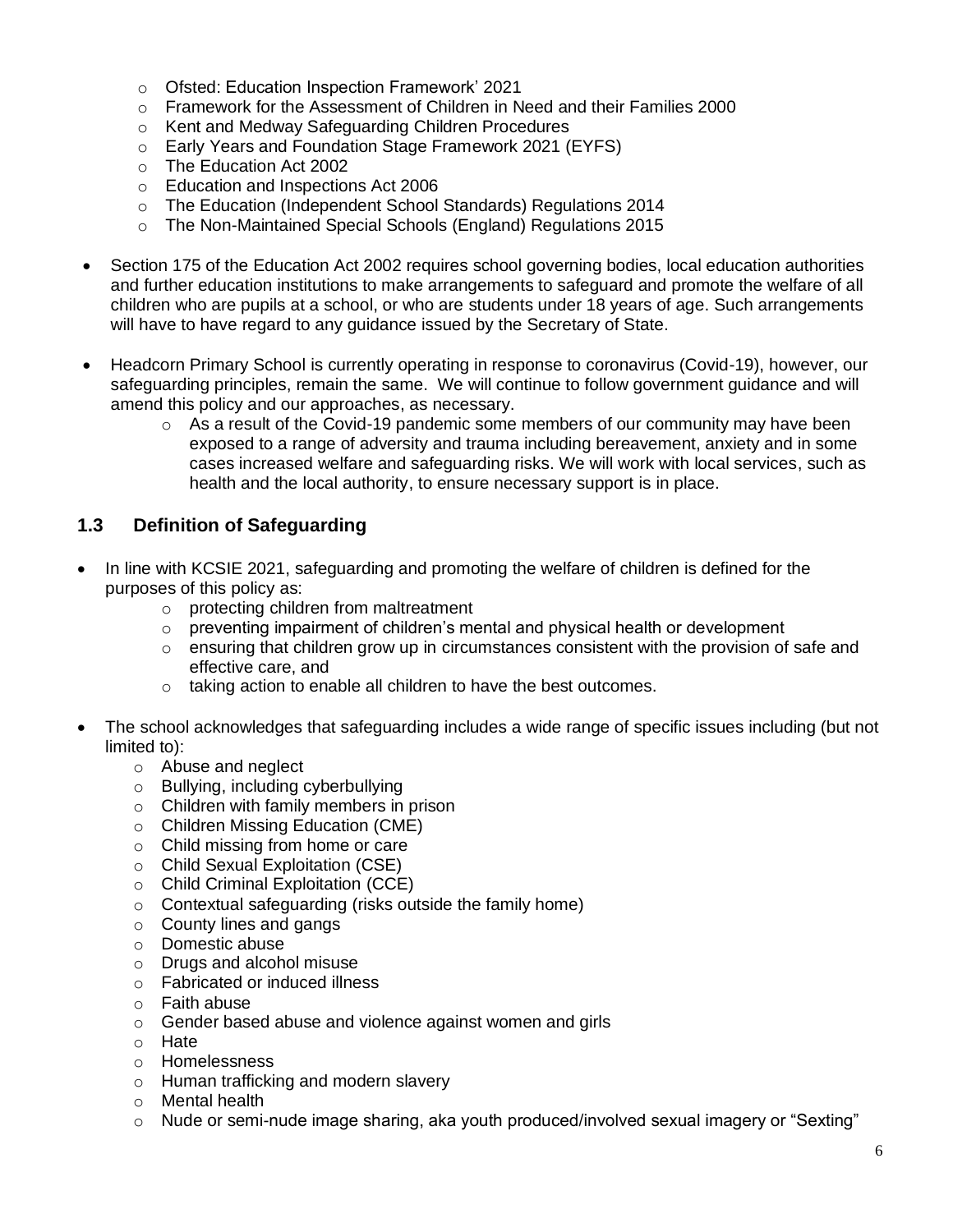- o Online safety
- o Peer on peer abuse
- o Preventing radicalisation and extremism
- o Private fostering
- o Relationship abuse
- o Serious violence
- o Sexual violence and sexual harassment
- o So-called 'honour-based' abuse, including Female Genital Mutilation (FGM) and forced marriage
- o Upskirting

(Also see Part One and Annex B within 'Keeping Children Safe in Education' 2021)

## **1.4 Related Safeguarding Policies**

- This policy is one of a series in the school integrated safeguarding portfolio and should be read and actioned in conjunction with the policies as listed below:
	- o Behaviour management
	- o Anti-bullying
	- o Safe Touch policy (being written)
	- o Online safety, including Social media and Mobile technology
	- o GDPR & Data protection
	- o Image use
	- o Relationship and Sex Education (RSE)
	- o First aid
	- o Personal and intimate care
	- o Health and safety, including plans for school reopening
	- o Attendance
	- o Risk assessments (e.g. school trips, use of technology, school re-opening)
	- o Complaints Procedure: Managing allegations against staff
	- o Staff Code of Conduct
	- o Safer Recruitment
	- o Whistleblowing

## **1.5 Policy Compliance, Monitoring and Review**

- Headcorn Primary School will review this policy at least annually (as a minimum) and will update it as needed, so that it is kept up to date with safeguarding issues as they emerge and evolve, including lessons learnt. The policy will also be revised following any national or local updates, significant local or national safeguarding events and/or learning, and/or any changes to our own procedures.
- All staff (including temporary staff and volunteers) will be provided with a copy of this policy and Part One of KCSIE 2021 as appropriate. Copies of these documents can be found on staffroom noticeboards, website, on the Shared Drive and has been emailed to staff individually.
- Parents/carers can obtain a copy of the school Safeguarding & Child Protection Policy and other related policies on request. Additionally, our policies can be viewed via the school website: [www.headcorn.kent.sch.uk](http://www.headcorn.kent.sch.uk/)
- The policy forms part of our school development plan and will be reviewed annually by the governing body and leadership who has responsibility for oversight of safeguarding and child protection systems.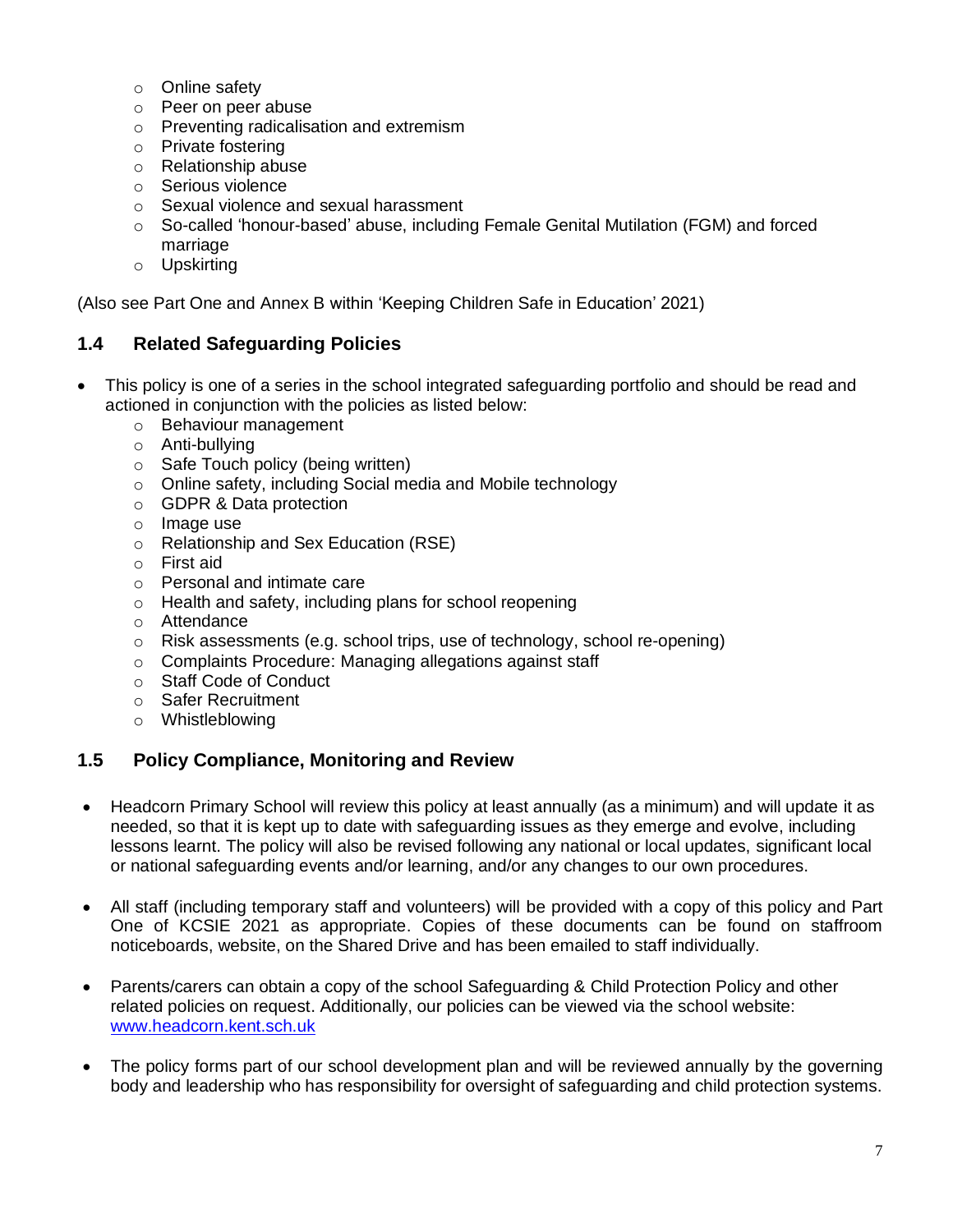• The Designated Safeguarding Leads and Head Teacher will ensure regular reporting on safeguarding activity and systems to the governing body and leadership. The governing body and leadership will not receive details of individual learner situations or identifying features of families as part of their oversight responsibility.

# **2. Key Responsibilities**

# **2.1 Governance and Leadership**

- The governing body and leadership team have a strategic responsibility for our safeguarding arrangements and will comply with their duties under legislation.
- The governing body have regard to the KCSIE 2021 guidance and will ensure our policies, procedures and training is effective and complies with the law at all times.
- The school has a nominated governor for safeguarding. The nominated governor will support the DSL and have oversight in ensuring that the school has an effective policy which interlinks with other related policies, that locally agreed procedures are in place and being followed, and that the policies are reviewed at least annually and when required.
- The governing body and leadership team will ensure that the DSL is supported in their role and is provided with sufficient time so they can provide appropriate support to staff and children regarding any safeguarding and welfare concerns.
- The Head Teacher will ensure that our child protection and safeguarding policies and procedures adopted by the governing body, are understood, and followed by all staff.

# **2.2 Designated Safeguarding Lead (DSL)**

- The school has appointed Sarah Symonds, Head Teacher, a member of the senior leadership team as the Designated Safeguarding Lead (DSL).
- The DSL has overall responsibility for the day-to-day oversight of safeguarding and child protection systems (including online safety) in school. Whilst the activities of the DSL may be delegated to the deputies, the ultimate lead responsibility for safeguarding and child protection remains with the DSL and this responsibility will not be delegated.
- The school has also appointed Deputy DSLs who will have delegated responsibilities and act in the DSLs absence.
	- o Lee Drury, Deputy Head Techer
	- o Rebecca Daniel, SENCO
	- o Keith Benfield, FLO
- It is the role of the DSL to carry out their functions as identified in Annex C of KCSIE 2021. This includes but is not limited to:
	- $\circ$  Acting as the central contact point for all staff to discuss any safeguarding concerns
	- o Maintaining a confidential recording system for safeguarding and child protection concerns
	- o Coordinating safeguarding action for individual children
		- When supporting children with a social worker or looked after children the DSL should have the details of the child's social worker and the name of the virtual school head in the authority that looks after the child (with the DSL liaising closely with the designated teacher)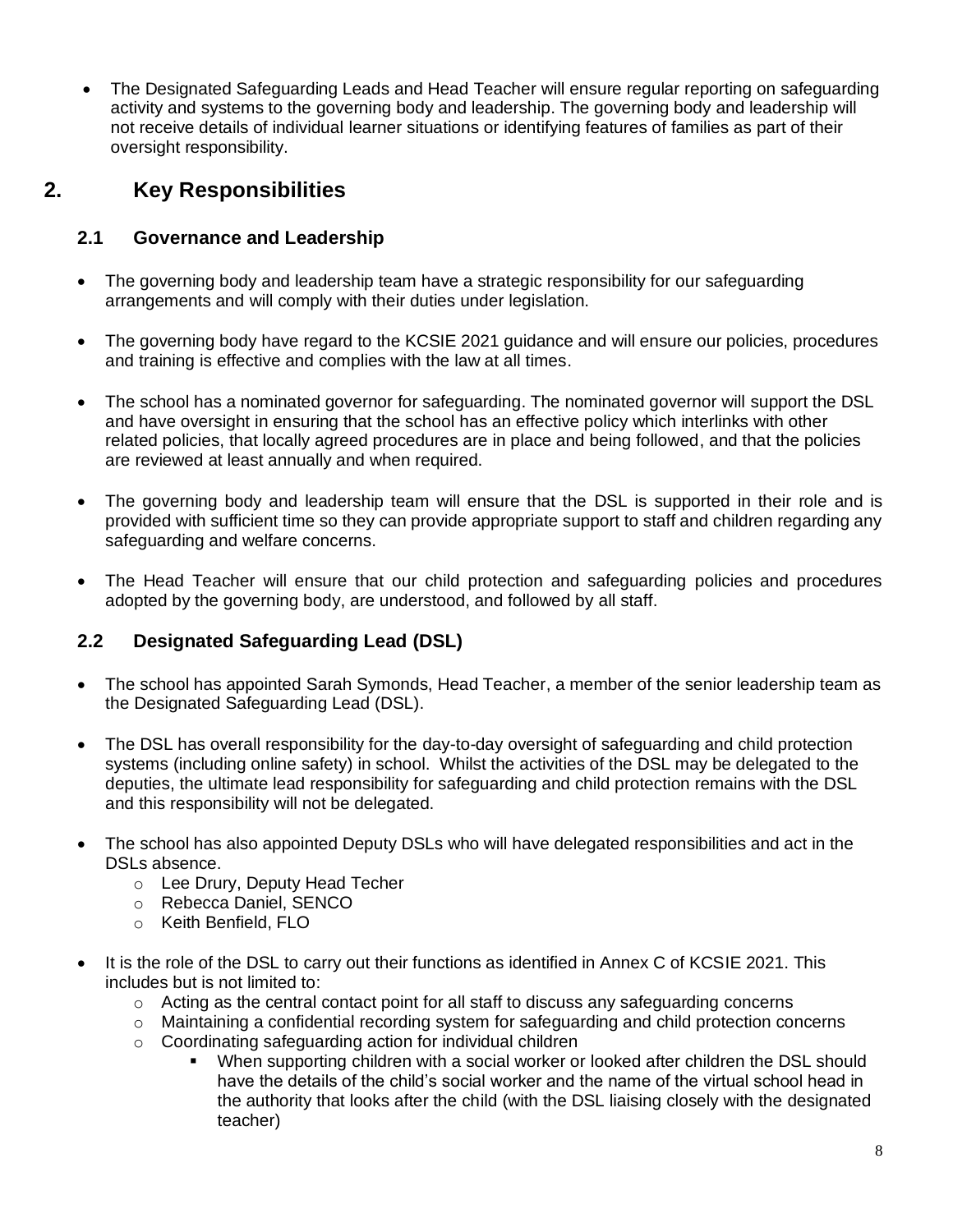- $\circ$  Liaising with other agencies and professionals in line with KCSIE 2021 and WTSC 2018
- $\circ$  Ensuring that locally established procedures as put in place by the three safeguarding partners as part of the Kent Safeguarding Children Multi-Agency Partnership procedures (KSCMP), including referrals, are followed, as necessary.
- $\circ$  Representing, or ensure the school is appropriately represented at multi-agency safeguarding meetings (including child protection conferences)
- o Managing and monitoring the school role in any multi-agency plan for a child.
- $\circ$  Being available during term time (during school hours) for staff in the school to discuss any safeguarding concerns.
- $\circ$  Helping promote educational outcomes by sharing the information about the welfare, safeguarding and child protection issues that children, including children with a social worker, are experiencing, or have experienced, with teachers and school leadership staff.
- o Ensuring adequate and appropriate DSL cover arrangements in response to any closures and out of hours and/or out of term activities.
- $\circ$  Ensuring all staff access appropriate safeguarding training and relevant updates in line with the recommendations within KCSIE.
- o Informing the Head Teacher of any significant safeguarding issues.
- The DSL will undergo appropriate and specific training to provide them with the knowledge and skills required to carry out their role. Deputy DSLs will be trained to the same standard as the DSL. The DSLs training will be updated formally at least every two years, but their knowledge and skills will be updated through a variety of methods at regular intervals and at least annually.

# **2.3 Members of Staff**

- All members of staff have a responsibility to:
	- o Provide a safe environment in which children can learn.
	- $\circ$  Be aware of the indicators of abuse and neglect so that they can identify cases of children who may need help or protection.
	- $\circ$  Know what to do if a child tells them that he or she is being abused or neglected and understand the impact abuse and neglect can have upon a child.
	- o Be able to identify and act upon indicators that children are, or at risk of developing mental health issues.
	- $\circ$  Be prepared to identify children who may benefit from early help.
	- o Understand the early help process and their role in it.
	- o Understand the school safeguarding policies and systems.
	- o Undertake regular and appropriate training which is regularly updated.
	- $\circ$  Be aware of the local process of making referrals to children's social care and statutory assessment under the Children Act 1989.
	- o Know how to maintain an appropriate level of confidentiality.
	- $\circ$  Reassure children who report concerns that they are being taken seriously and that they will be supported and kept safe.

# **2.4 Children and Young People**

- Children and young people (learners) have a right to:
	- $\circ$  Feel safe, be listened to, and have their wishes and feelings taken into account.
	- $\circ$  Confidently report abuse, knowing their concerns will be treated seriously, and knowing they can safely express their views and give feedback.
	- o Contribute to the development of school safeguarding policies.
	- o Receive help from a trusted adult.
	- o Learn how to keep themselves safe, including online.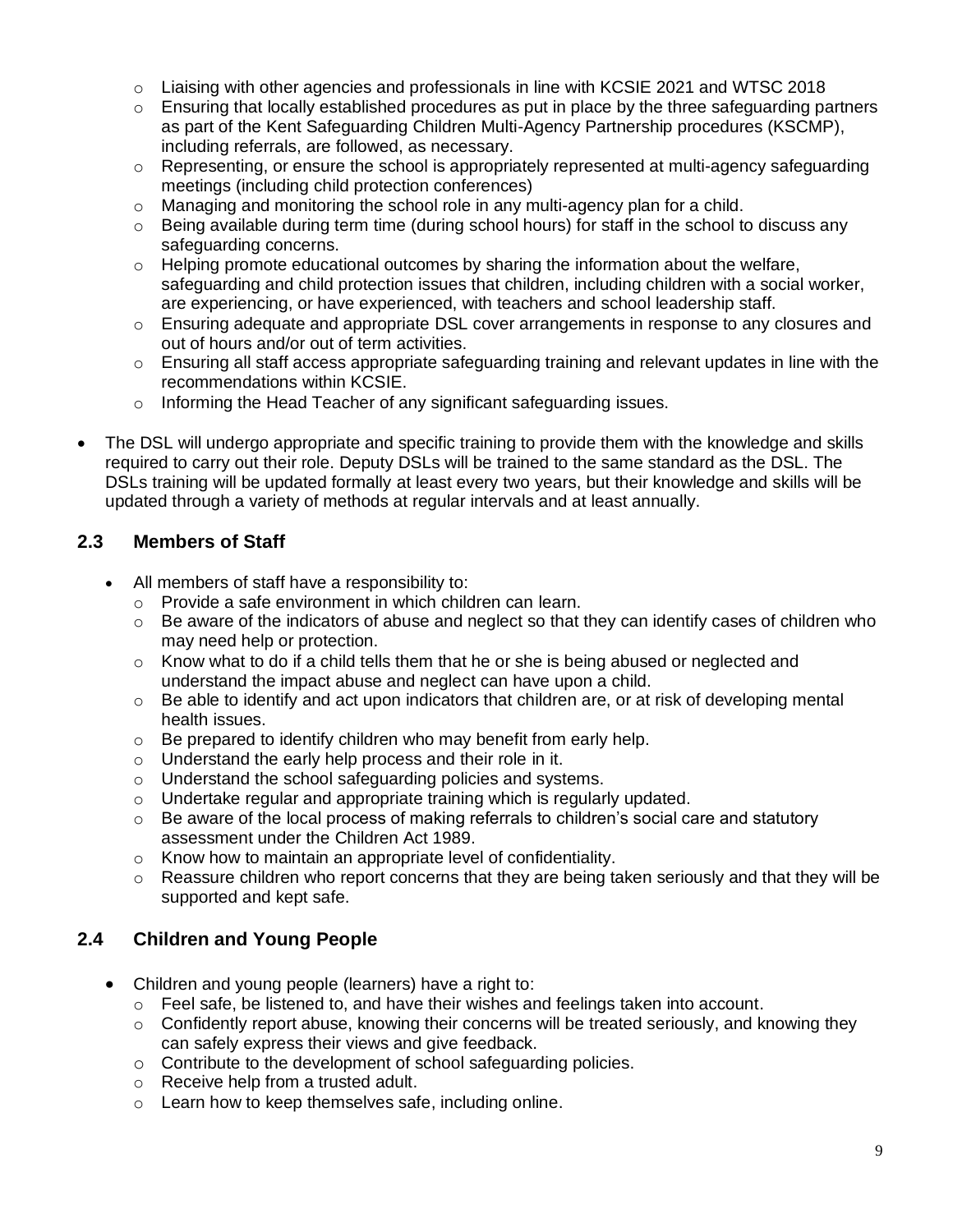# **2.5 Parents and Carers**

- Parents/carers have a responsibility to:
	- o Understand and adhere the relevant school policies and procedures.
	- $\circ$  Talk to their children about safeguarding issues with their children and support the school in their safeguarding approaches.
	- $\circ$  Identify behaviours which could indicate that their child is at risk of harm including online.
	- o Seek help and support from the school or other agencies.

# **3. Child Protection Procedures**

# **3.1 Recognising Indicators of Abuse and Neglect**

- All staff are made aware of the definitions and indicators of abuse and neglect as identified by Working Together to Safeguard Children (2018) and Keeping Children Safe in Education 2021. This is outlined locally within the [Kent Support Levels Guidance.](https://www.kscmp.org.uk/guidance/kent-support-levels-guidance)
- Headcorn Primary School recognises that when assessing whether a child may be suffering actual or potential harm there are four categories of abuse:
	- Physical abuse
	- Sexual abuse
	- Emotional abuse
	- Neglect
		- For further information see Appendix 1.
- Headcorn Primary School recognises that concerns may arise in many different contexts and can vary greatly in terms of their nature and seriousness. The indicators of child abuse and neglect can vary from child to child. Children develop and mature at different rates, so what appears to be worrying behaviour for a younger child might be normal for an older child. It is important to recognise that indicators of abuse and neglect do not automatically mean a child is being abused however all concerns should be taken seriously and will be explored by the DSL on a case-by-case basis.
- Headcorn Primary School recognises abuse, neglect, and safeguarding issues are rarely standalone events and cannot always be covered by one definition or one label alone. In many cases, multiple issues will overlap with one another, therefore staff will always be vigilant and always raise concerns with a DSL.
- Parental behaviors can indicate child abuse or neglect, so staff will be alert to parent-child interactions or concerning parental behaviours; this could include parents who are under the influence of drugs or alcohol or if there is a sudden change in their mental health.
- Children may report abuse happening to themselves, their peers or their family members. All reports made by children to staff will be taken seriously and will be responded to in line with this policy.
- Safeguarding incidents and/or behaviours can be associated with factors and risks outside the school. Children can be at risk of abuse or exploitation in situations outside their families; extrafamilial harms take a variety of different forms and children can be vulnerable to multiple harms including (but not limited to) sexual exploitation, criminal exploitation, sexual abuse, serious youth violence and county lines.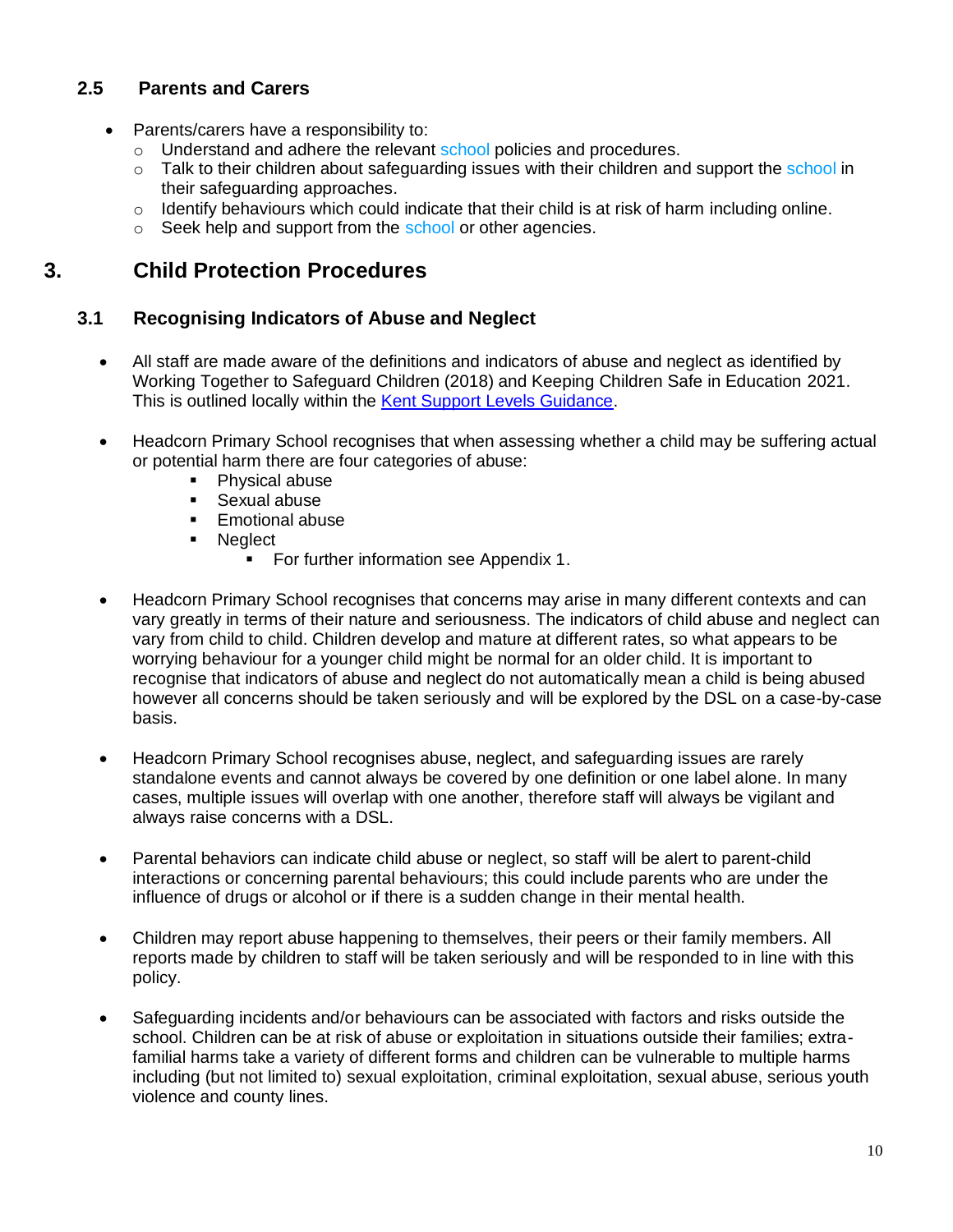- Technology can be a significant component in many safeguarding and wellbeing issues. Children are at risk of abuse online as well as face to face and in many cases, abuse will take place concurrently via online channels and in daily life. Children can also abuse their peers online.
- By understanding the indicators or abuse and neglect, we can respond to problems as early as possible and provide the right support and services for the child and their family.
- All members of staff are expected to be aware of and follow this approach if they are concerned about a child:



['What to do if you are worried a child is being abused'](https://www.gov.uk/government/publications/what-to-do-if-youre-worried-a-child-is-being-abused--2) 2015

- In all cases, if staff are unsure, they will always speak to the DSL or deputy.
- Headcorn Primary School recognises that some children have additional or complex needs and may require access to intensive or specialist services to support them.
- If deemed necessary by the Head Teacher or by staff authorised by the Head Teacher following a concern about a child's safety or welfare, the searching and screening of children and confiscation of any items, including electronic devices, will be managed in line with the school. 'Searching, Screening and Confiscation' policy and behaviour policy, which is informed by the DfE '[Searching,](https://www.gov.uk/government/publications/searching-screening-and-confiscation)  [screening and confiscation at school'](https://www.gov.uk/government/publications/searching-screening-and-confiscation) guidance.

# **3.2 Responding to Child Protection Concerns**

- If staff are made aware of a child protection concern, they are expected to:
	- o listen carefully to the concern and be non-judgmental.
	- o only use open questions to clarify information where necessary, e.g. who, what, where, when or Tell, Explain, Describe (TED).
	- o not promise confidentiality as concerns will have to be shared further, for example, with the DSL and potentially Integrated Children's Services.
	- o be clear about boundaries and how the report will be progressed.
	- $\circ$  record the concern in line with school record keeping requirements on CPOMS.
	- $\circ$  inform the DSL (or deputy), as soon as practically possible.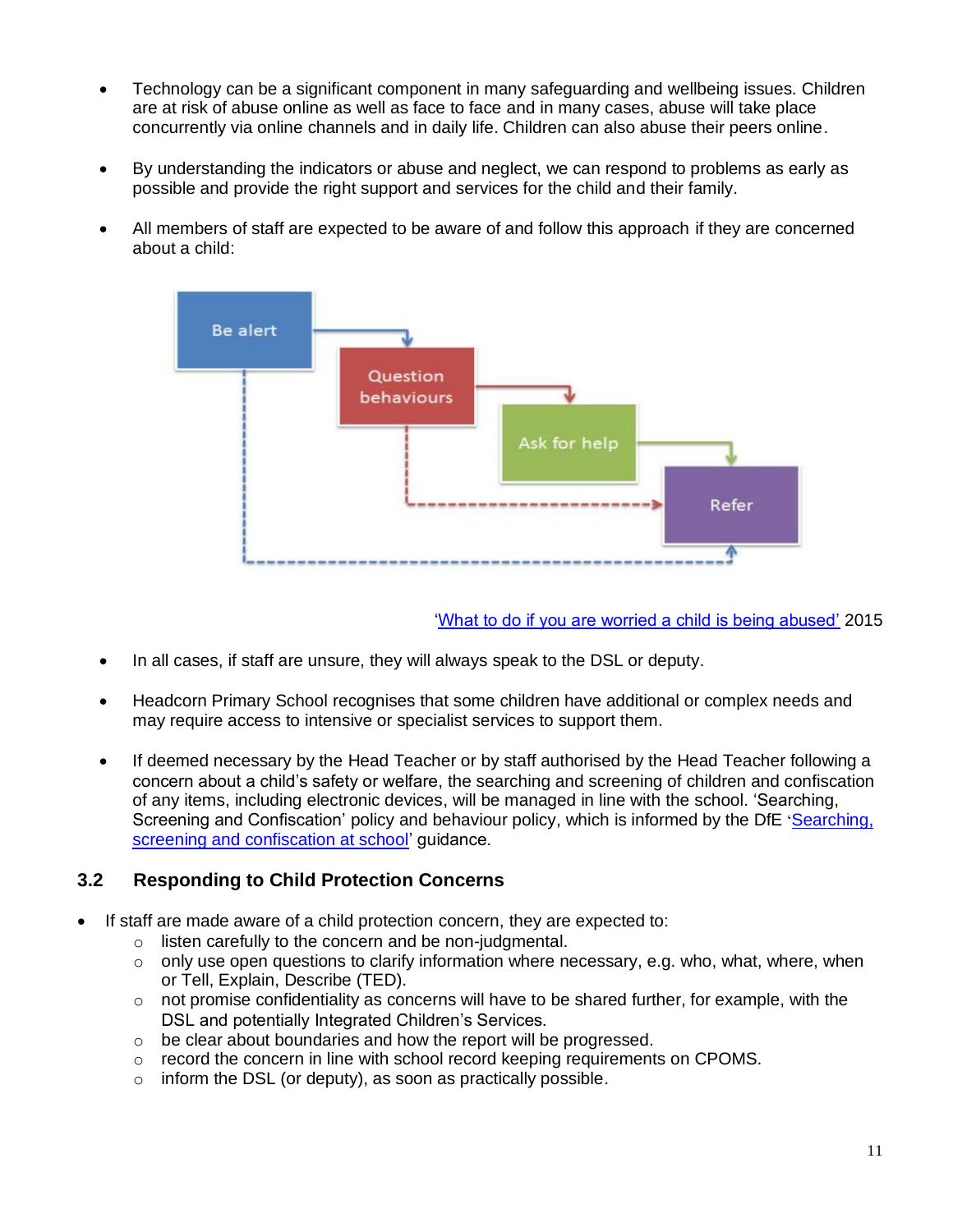- The DSL or a deputy should always be available to discuss safeguarding concerns. If in exceptional circumstances, a DSL is not available, this should not delay appropriate action being taken. Staff should speak to a member of the senior leadership team and/or take advice from Education Safeguarding Service or via consultation with a social worker from the Front Door. In these circumstances, any action taken will be shared with a DSL as soon as is practically possible.
- Headcorn Primary School will respond to concerns in line with the Kent Safeguarding Children Multi-Agency Partnership procedures (KSCMP).
	- $\circ$  The full KSCMP procedures and additional guidance relating to reporting concerns and specific safeguarding issues can be found on their website: [www.kscmp.org.uk](http://www.kscmp.org.uk/)
	- $\circ$  Specific information and quidance to follow with regards to accessing Early Help and Preventative Services and/or Children's Social Work Services as part of Integrated Children's Services (ICS) in Kent can be found here: [www.kelsi.org.uk/support-for-children-and-young](http://www.kelsi.org.uk/support-for-children-and-young-people/integrated-childrens-services)[people/integrated-childrens-services](http://www.kelsi.org.uk/support-for-children-and-young-people/integrated-childrens-services)
- Where a child is suffering, or is likely to suffer from harm, or is in immediate danger, a 'request for support' will be made immediately to Integrated Children's Services (via the 'Front Door') and/or the police, in line with KSCMP procedures.
	- o Headcorn Primary School recognises that in situations where there are immediate child protection concerns for a child as identified in line with Support Level Guidance, it is NOT to investigate as a single agency, but to act in line with KSCMP guidance which may involve multi-agency decision making**.**
	- $\circ$  The DSL may seek advice or guidance from their Area Education Safeguarding Advisor from the Education Safeguarding Service before deciding next steps.
	- $\circ$  They may also seek advice or guidance from a social worker at the Front Door service who are the first point of contact for Integrated Children's Services (ICS).
- In the event of a request for support to the Front Door being necessary, parents/carers will be informed and consent to this will be sought by the DSL in line with guidance provided by KSCMP and ICS. Parents/carers will be informed of this, unless there is a valid reason not to do so, for example, if to do so would put a child at risk of harm or would undermine a criminal investigation.
- All staff are aware of the process for making request for support referrals for statutory assessments under the Children Act 1989, along with the role they might be expected to play in such assessments.
- Where is it is identified a child may benefit from Early Help support (as provided by ICS) , the DSL (or deputy) will generally lead as appropriate and make a request for support via the Front Door.
	- $\circ$  The DSL will keep all early help cases under constant review and consideration will be given to escalating concerns to the Front Door or seeking advice via the Education Safeguarding Service if the situation does not appear to be improving or is getting worse.
- If, after a request for support or any other planned external intervention, a child's situation does not appear to be improving or there is a concern regarding decisions made, the DSL will consider following **KSCMP** escalation procedures to ensure their concerns have been addressed and, most importantly, that the child's situation improves. DSLs may request support with this via the Education Safeguarding Service.
- Headcorn Primary School is an [Operation Encompass School.](https://www.operationencompass.org/) This means we work in partnership with Kent Police to provide support to children experiencing domestic abuse.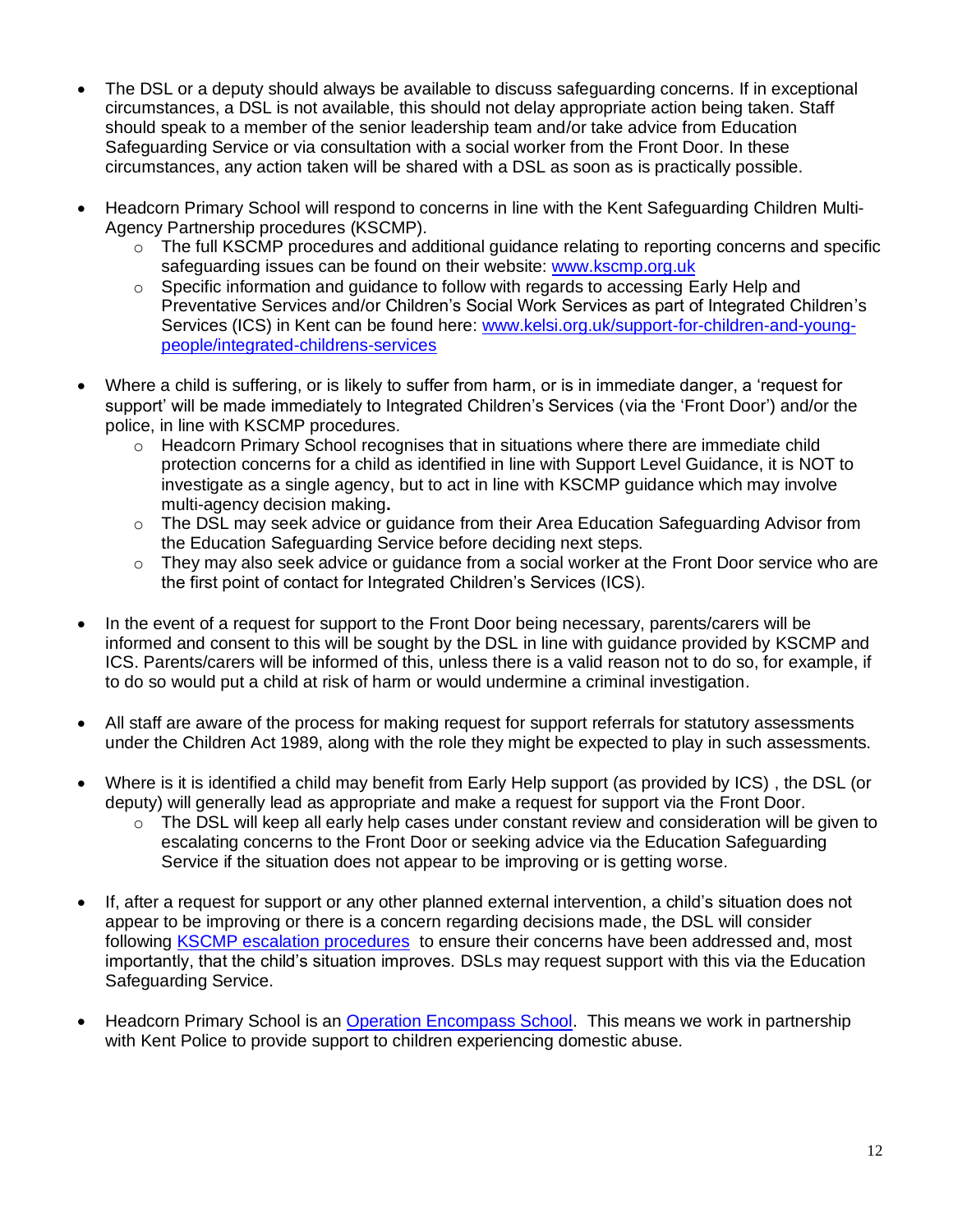# **3.3 Recording Concerns**

- All safeguarding concerns, discussions and decisions, and reasons for those decisions, will be recorded in writing on the school safeguarding CPOMS system and passed without delay to the DSL.
- Records will be completed as soon as possible after the incident/event, using the child's words and will be signed and dated by the member of staff. Child protection/Safeguarding records will record facts and not personal opinions. A body map will be completed if injuries have been observed.
- If there is an immediate safeguarding concern the member of staff will consult with a DSL before completing the form as reporting urgent concerns takes priority.
- If members of staff are in any doubt about recording requirements, they will discuss their concerns with the DSL.
- Child protection records will include a clear and comprehensive summary of the concern, details of how the concern was followed up and resolved and details regarding any action taken, decisions reached and the outcome.
- Child protection records will be kept confidential and stored securely. Child protection records will be kept for individual children and will be maintained separately from all other records relating to the child in the school. Child protection records are kept in accordance with data protection legislation and are retained centrally and securely by the DSL.
- All child protection records will be transferred in accordance with data protection legislation to the child's subsequent school, under confidential and separate cover as soon as possible. Child Protection/safeguarding files will be transferred securely to the new DSL, separately to the child's main file, and a confirmation of receipt will be obtained.
- In addition to the child protection/safeguarding file, the DSL will also consider if it would be appropriate to share any information with the DSL at the new school or college in advance of a child leaving, for example, information that would allow the new school or college to continue to provide support.
- Where the school receives child protection/safeguarding files, the DSL will ensure key staff such as the special educational needs co-ordinators (SENCOs), will be made aware of relevant information as required.

## **3.4 Multi-Agency Working**

- Headcorn Primary School recognises and is committed to its responsibility to work within the KSCMP multi-agency safeguarding arrangements. The leadership team and DSL will work to establish strong and co-operative local relationships with professionals in other agencies in line with statutory guidance.
- Headcorn Primary School recognises the importance of multi-agency working and is committed to working alongside partner agencies to provide a coordinated response to promote children's welfare and protect them from harm. This includes contributing to KSCMP processes as required, such as, participation in relevant safeguarding multi-agency plans and meetings, including Child Protection Conferences, Core Groups, Strategy Meetings, Child in Need meetings or other early help multiagency meetings.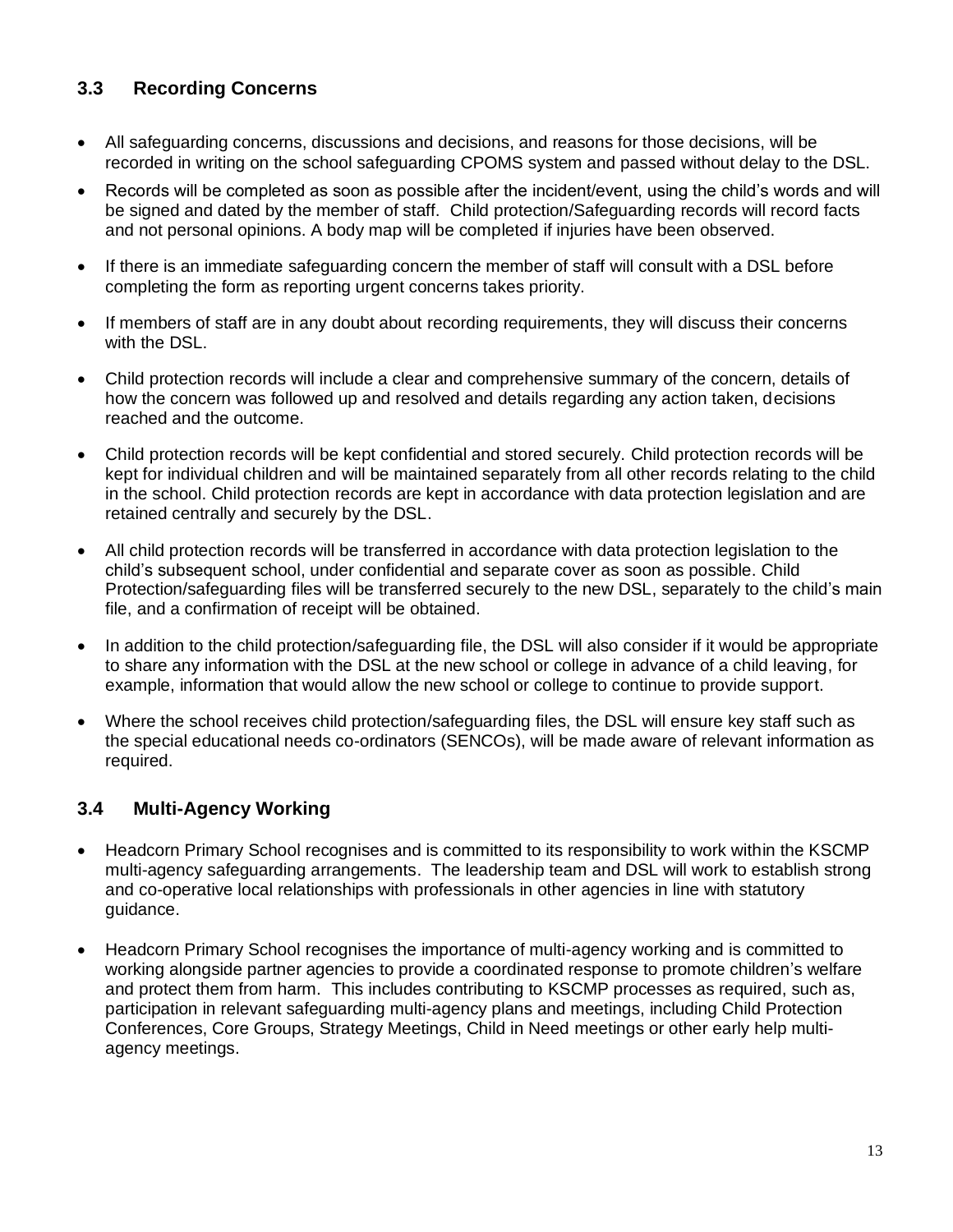# **3.5 Confidentiality and Information Sharing**

- Headcorn Primary School recognises our duty and powers to hold, use and share relevant information with appropriate agencies in matters relating to child protection at the earliest opportunity as per statutory guidance outlined within KCSIE 2021.
- Headcorn Primary School has an appropriately trained Data Protection Officer (DPO) as required by the General Data Protection Regulations (GDPR) to ensure that our school is complaint with all matters relating to confidentiality and information sharing requirements.The school's DPO is SPS DPO Services. Email – [sps-dpo-services@isystemsintegration.com](mailto:sps-dpo-services@isystemsintegration.com) Correspondence address – SPS DPO Services, iSystems Integration, Devonshire House, 29-31 Elmfield Road, Bromley, Kent BR1 1LT
- The Data Protection Act 2018 and GDPR do not prevent the sharing of information for the purposes of keeping children safe. Fears about sharing information must not be allowed to stand in the way of the need to safeguard and promote the welfare and protect the safety of children (KCSIE 2021). DfE [''Information sharing advice for safeguarding practitioners''](https://www.gov.uk/government/publications/safeguarding-practitioners-information-sharing-advice) (2018) provides further detail.
- The Head Teacher and DSL will disclose relevant safeguarding information about a learner with staff on a 'need to know' basis.
- All members of staff must be aware that whilst they have duties to keep information confidential, in line with our confidentiality policy, they also have a professional responsibility to be proactive in sharing information as early as possible to help identify, assess, and respond to risks or concerns about the safety and welfare of children; this may include sharing information with the DSL and with other agencies as appropriate. All staff are aware they cannot promise confidentiality in situations which might compromise a child's safety or wellbeing.

# **3.6 Complaints**

- All members of the school community should feel able to raise or report any concerns about children's safety or potential failures in the school safeguarding regime. The school has a complaints procedure available to parents, learners and members of staff and visitors who wish to report concerns or complaints. This can be found on the website [www.headcorn.kent.sch.uk](http://www.headcorn.kent.sch.uk/)
- Whilst we encourage members of our community to report concerns and complaints directly to us, we recognise this may not always be possible. Children, young people, and adults who have experienced abuse at school can contact the NSPCC 'Report Abuse in Education' helpline on [0800 136 663](tel:0800%20136%20663) or via email: [help@nspcc.org.uk](mailto:help@nspcc.org.uk)
- Staff can also access the NSPCC whistleblowing helpline if they do not feel able to raise concerns regarding child protection failures internally.
	- $\circ$  Staff can call 0800 028 0285 (8:00 AM to 8:00 PM Monday to Friday) or email [help@nspcc.org.uk.](mailto:help@nspcc.org.uk)
- The leadership team at Headcorn Primary School will take all concerns reported to the school seriously and all complaints will be considered and responded to in line with the relevant and appropriate process.
	- $\circ$  Anything that constitutes an allegation against a member of staff or volunteer will be dealt with in line with section 8 of this policy.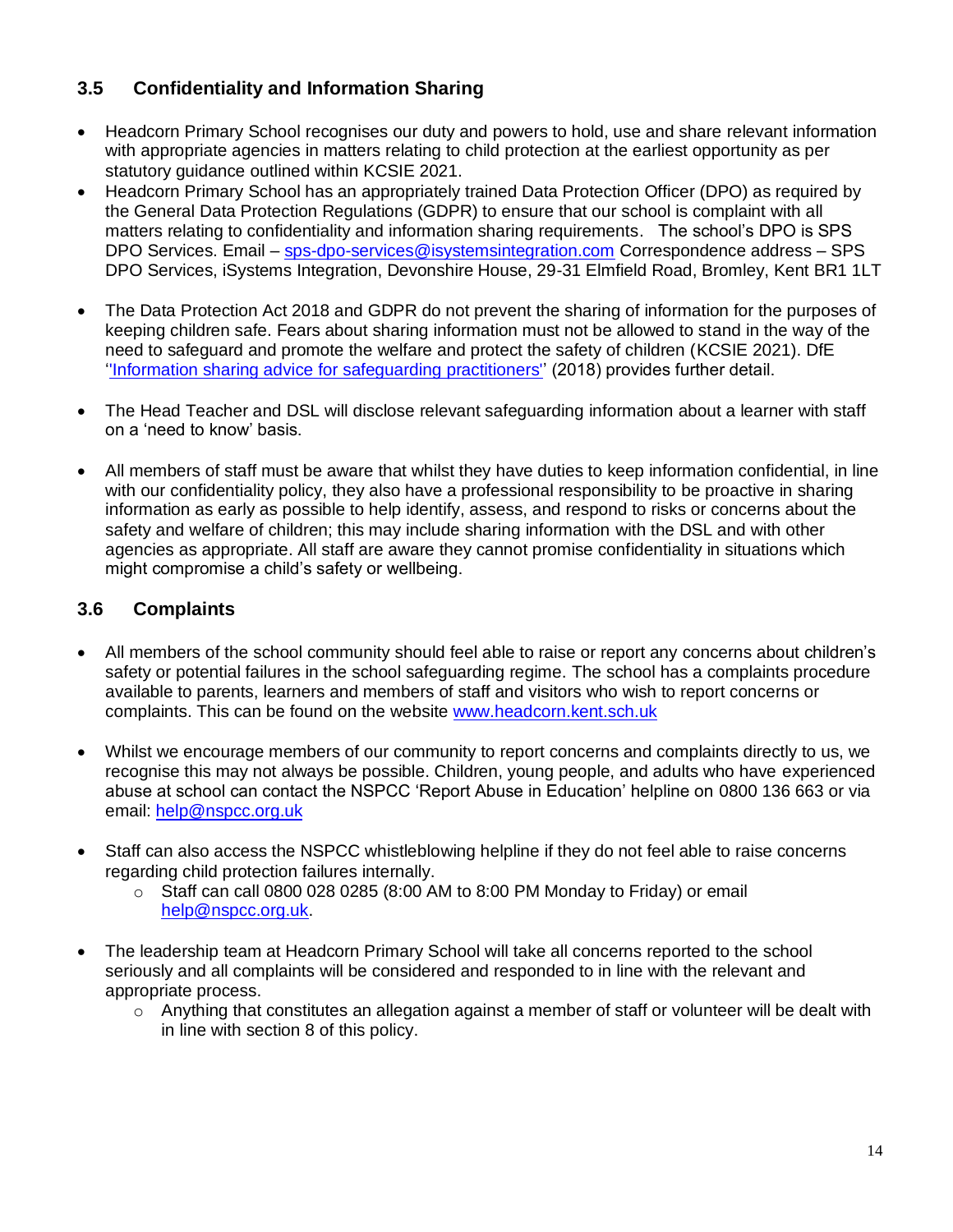# **4. Specific Safeguarding Issues (NEW section)**

- Headcorn Primary School is aware of a range of specific safeguarding issues and situations that can put children at greater risk of harm. In addition to Part One, DSLs, school leaders and staff who work directly with children will read annex B of KCSIE 2021 which contains important additional information about specific forms of abuse and safeguarding issues.
- Where staff are unsure how to respond to specific safeguarding issues, they should follow the processes as identified in part 3 of this policy and speak with the DSL or a deputy.

# **4.1 Peer on Peer Abuse**

- All members of staff at Headcorn Primary School recognise that children are capable of abusing their peers, and that it can happen both inside and outside of school and online.
- Headcorn Primary School recognises that peer on peer abuse can take many forms, including but not limited to:
	- o Bullying, including cyberbullying, prejudice-based and discriminatory bullying
	- o abuse in intimate personal relationships between peers
	- $\circ$  physical abuse which can include hitting, kicking, shaking, biting, hair pulling, or otherwise causing physical harm
	- o sexual violence and sexual harassment
	- o consensual and non-consensual sharing of nudes and semi-nude images and/or videos (also known as sexting or youth produced sexual imagery)
	- $\circ$  causing someone to engage in sexual activity without consent, such as forcing someone to strip, touch themselves sexually, or to engage in sexual activity with a third party
	- o upskirting (which is a criminal offence), which typically involves taking a picture under a person's clothing without their permission, with the intention of viewing their genitals or buttocks to obtain sexual gratification, or cause the victim humiliation, distress or alarm
	- o initiation/hazing type violence and rituals
- Headcorn Primary School believes that abuse is abuse and it will never be tolerated or dismissed as "banter", "just having a laugh", "part of growing up" or "boys being boys" as this can lead to a culture of unacceptable behaviours and an unsafe environment for children.
- Headcorn Primary School recognises that even if there are no reported cases of peer on peer abuse, such abuse is still likely to be taking place.
- All staff have a role to play in challenging inappropriate behaviours between peers. Staff recognise that that some peer on peer abuse issues may be affected by gender, age, ability and culture of those involved, i.e. for gender based abuse, girls are more likely to be victims and boys more likely to be perpetrators.
- Concerns about learner's behaviour, including peer on peer abuse taking place offsite will be responded to as part of a partnership approach with learners and parents/carers. Offsite behaviour concerns will be recorded and responded to in line with existing appropriate policies, for example antibullying, acceptable use, behaviour and child protection policies. (*Section 89(5) of the Education and Inspections Act 2006 gives headteachers a statutory power to discipline pupils for poor behaviour outside of the school premises e.g. when children are not under the lawful control or charge of a member of school staff, to such extent as is reasonable. Note legislation is for schools only and is not applicable to independent schools.*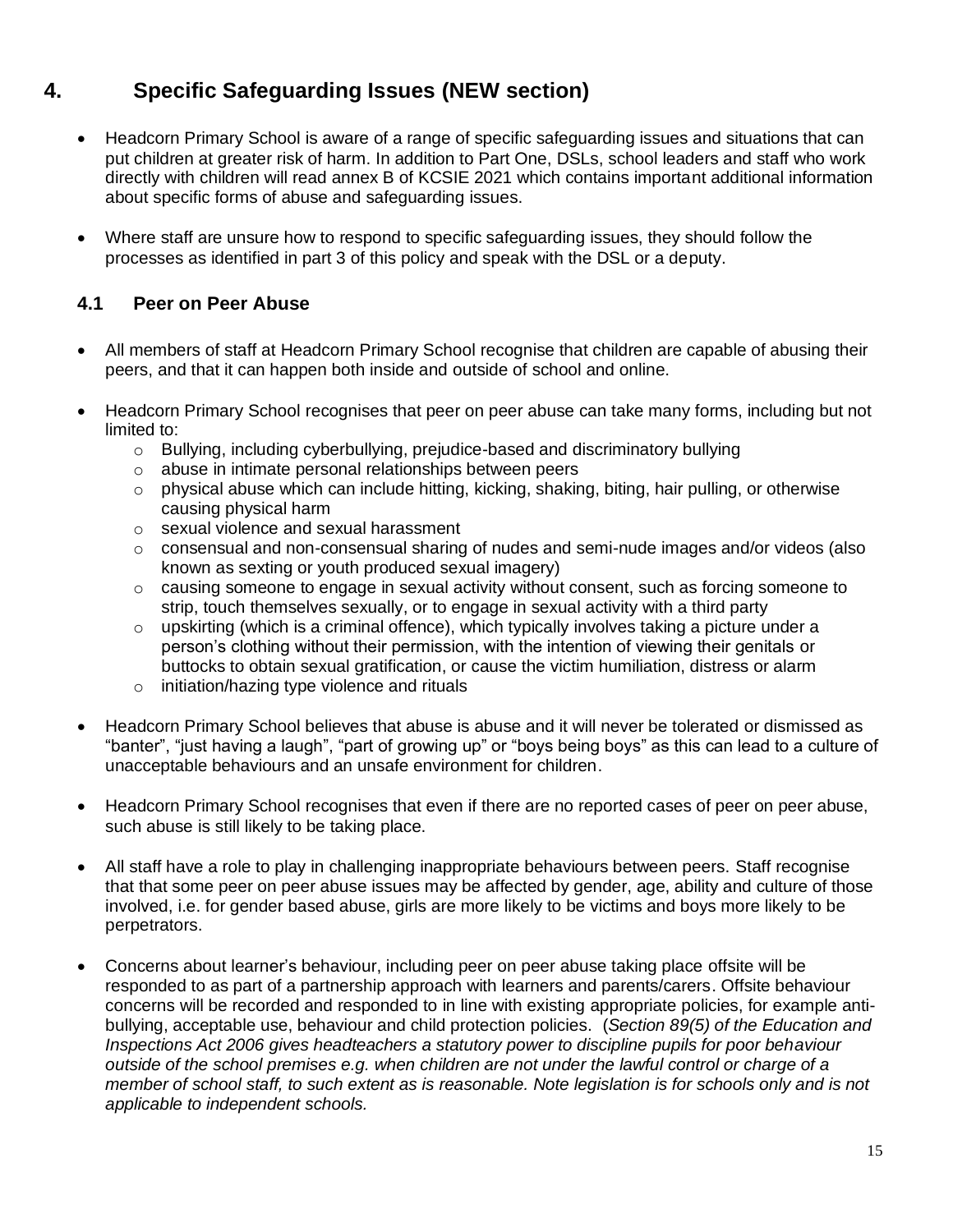- In order to minimise the risk of peer-on-peer abuse, Headcorn Primary School will implement a robust anti-bullying policy, providing an age/ability appropriate PSHE and RSE curriculum, providing a range of reporting mechanisms e.g. worry boxes, dedicated reporting emails monitored by DSLs, online report forms via CPOMS.
- Headcorn Primary School want children to feel able to confidently report abuse and know their concerns will be treated seriously. All allegations of peer on peer abuse will be reported to the DSL and will be recorded, investigated, and dealt with in line with associated school policies, including child protection, anti-bullying and behaviour. Learners who experience abuse will be offered appropriate support, regardless of where the abuse takes place.
- Alleged victims, perpetrators and any other child affected by peer on peer abuse will be supported by taking reports seriously, listening carefully, avoiding victim blaming, providing appropriate pastoral support, working with parents/carers, reviewing educational approaches, following procedures as identified in other policies e.g. the school anti-bullying, behaviour and child protection & safeguarding policy, and where necessary and appropriate, informing the police and/or ICS*.*

# **4.2 Child on Child Sexual Violence or Harassment**

- When responding to concerns relating to child on child sexual violence or harassment, Headcorn Primary School will follow the guidance outlined in Part Five of KCSIE 2021 and the DfE 'Sexual [Violence and Sexual Harassment Between Children in Schools and Colleges'](https://www.gov.uk/government/publications/sexual-violence-and-sexual-harassment-between-children-in-schools-and-colleges) guidance.
- Headcorn Primary School recognises sexual violence and sexual harassment can occur between two children of any age and sex. It can occur through a group of children sexually assaulting or sexually harassing a single child or group of children and can occur online and face to face (both physically and verbally). Sexual violence and sexual harassment is never acceptable.
- All victims of sexual violence or sexual harassment will be reassured that they are being taken seriously and that they will be supported and kept safe. A victim will never be given the impression that they are creating a problem by reporting sexual violence or sexual harassment or be made to feel ashamed for making a report.
- When there has been a report of sexual violence or harassment, the DSL will make an immediate risk and needs assessment which will be considered on a case-by-case basis which explores how best to support and protect the victim and the alleged perpetrator (and any other children involved/impacted).
	- $\circ$  The risk and needs assessment will be recorded and kept under review and will consider the victim (especially their protection and support), the alleged perpetrator, and all other children and staff and any actions that are required to protect them.
- Reports will initially be managed internally by the school and where necessary will be referred to Integrated Children's Services and/or the Polices
	- $\circ$  The decision making and required action taken will vary on a case by case basis, but will be informed by the wishes of the victim, the nature of the alleged incident (including whether a crime may have been committed), the ages and developmental stages of the children involved, any power imbalance, if the alleged incident is a one-off or a sustained pattern of abuse, if there are any ongoing risks to the victim, other children, adult students or school staff, and, any other related issues or wider context.
- If at any stage the DSL is unsure how to proceed, advice will be sought from the Education Safeguarding Service.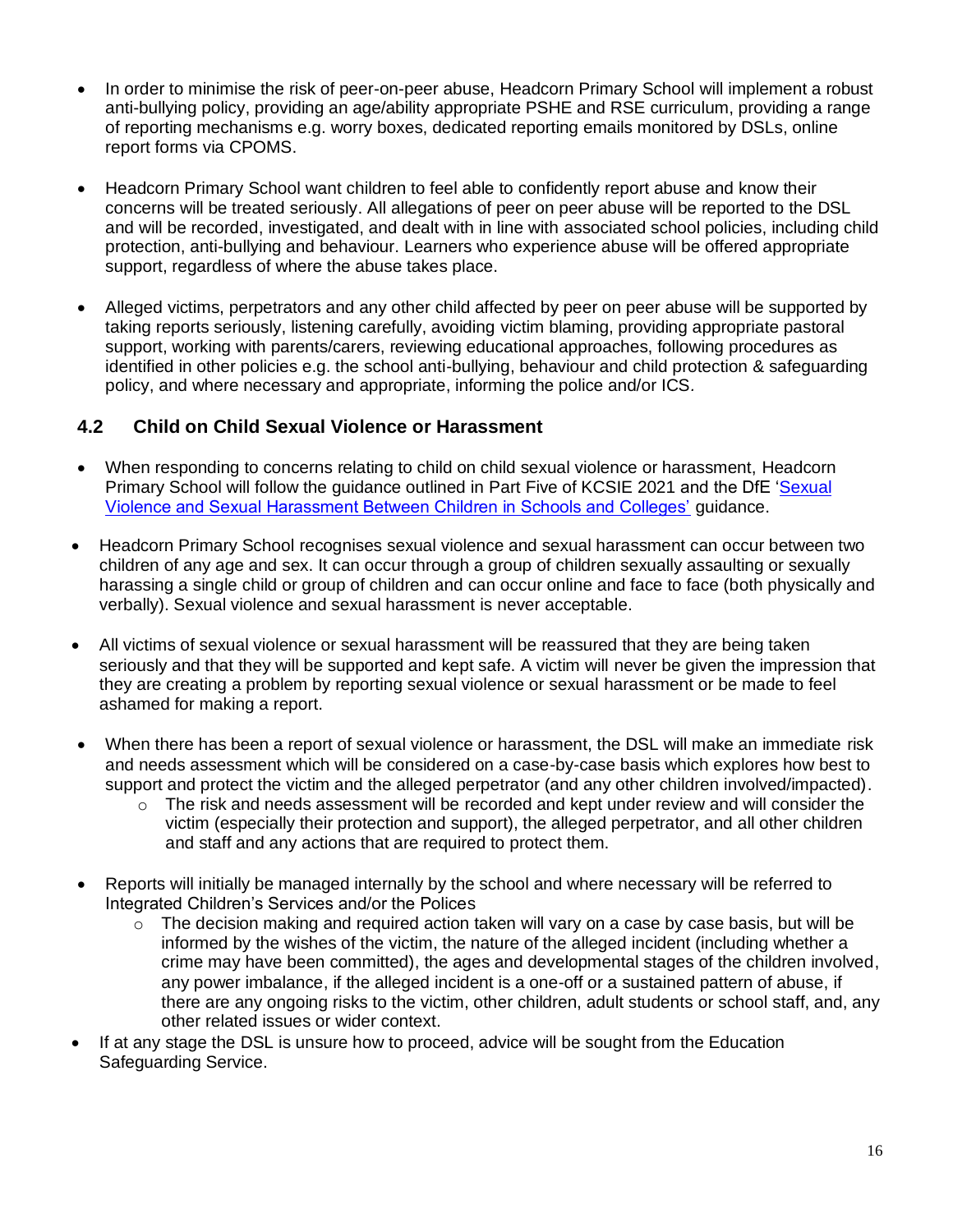# **4.3 Nude and/or Semi-Nude Image Sharing by Children**

The term 'sharing nudes and semi-nudes' is used to mean the sending or posting of nude or semi-nude images, videos or live streams of/by young people under the age of 18. Creating and sharing nudes and semi-nudes of under-18s (including those created and shared with consent) is illegal which makes responding to incidents complex.

The UKCIS [Sharing nudes and semi-nudes: advice for education settings working with children and young](https://www.gov.uk/government/publications/sharing-nudes-and-semi-nudes-advice-for-education-settings-working-with-children-and-young-people)  [people'](https://www.gov.uk/government/publications/sharing-nudes-and-semi-nudes-advice-for-education-settings-working-with-children-and-young-people)guidance outlines how schools and colleges should respond to all incidents of consensual and non-consensual image sharing, and should be read and understood by DSLs working will all age groups, not just older learners.

- Headcorn Primary School recognises that consensual and non-consensual sharing of nudes and semi-nude images and/or videos (also known as youth produced/involved sexual imagery or "sexting") can be a safeguarding issue; all concerns will be reported to and dealt with by the DSL (or deputy).
- When made aware of concerns involving consensual and non-consensual sharing of nudes and seminude images and/or videos by children, staff are advised to:
	- o Report any concerns to the DSL immediately.
	- $\circ$  Never view, copy, print, share, store or save the imagery, or ask a child to share or download it – this may be illegal. If staff have already viewed the imagery by accident, this will be immediately reported to the DSL.
	- o Not delete the imagery or ask the child to delete it.
	- o Not say or do anything to blame or shame any children involved.
	- o Explain to child(ren) involved that they will report the issue to the DSL and reassure them that they will receive appropriate support and help.
	- $\circ$  Not ask the child or children involved in the incident to disclose information regarding the imagery and not share information about the incident with other members of staff, the child(ren) involved or their, or other, parents and/or carers. This is the responsibility of the DSL.
- DSLs will respond to concerns as set out in the non-statutory UKCIS guidance: [Sharing nudes and](https://www.gov.uk/government/publications/sharing-nudes-and-semi-nudes-advice-for-education-settings-working-with-children-and-young-people)  [semi-nudes: advice for education settings working with children and young people'](https://www.gov.uk/government/publications/sharing-nudes-and-semi-nudes-advice-for-education-settings-working-with-children-and-young-people) and the local [KSCMP](http://www.kscb.org.uk/guidance/online-safety) guidance. When made aware of a concern involving consensual and non-consensual sharing of nudes and semi-nude images and/or videos:
	- o the DSL will hold an initial review meeting to explore the context and ensure appropriate and proportionate safeguarding action is taken in the best interests of any child involved. This may mean speaking with relevant staff and the children involved as appropriate.
	- $\circ$  parents and carers will be informed at an early stage and be involved in the process to best support children, unless there is good reason to believe that involving them would put a child at risk of harm.
	- $\circ$  All decisions and action taken will be recorded in line with our child protection procedures.
	- $\circ$  a referral will be made to ICS and/or the police immediately if:
		- the incident involves an adult (over 18).
		- there is reason to believe that a child has been coerced, blackmailed, or groomed, or there are concerns about their capacity to consent, for example, age of the child or they have special educational needs.
		- the image/videos involve sexual acts and a child under the age of 13, depict sexual acts which are unusual for the child's developmental stage, or are violent.
		- a child is at immediate risk of harm owing to the sharing of nudes and semi-nudes.
	- $\circ$  The DSL may choose to involve other agencies at any time if further information/concerns are disclosed at a later date.
	- o If DSLs are unsure how to proceed, advice will be sought from the Education Safeguarding Service.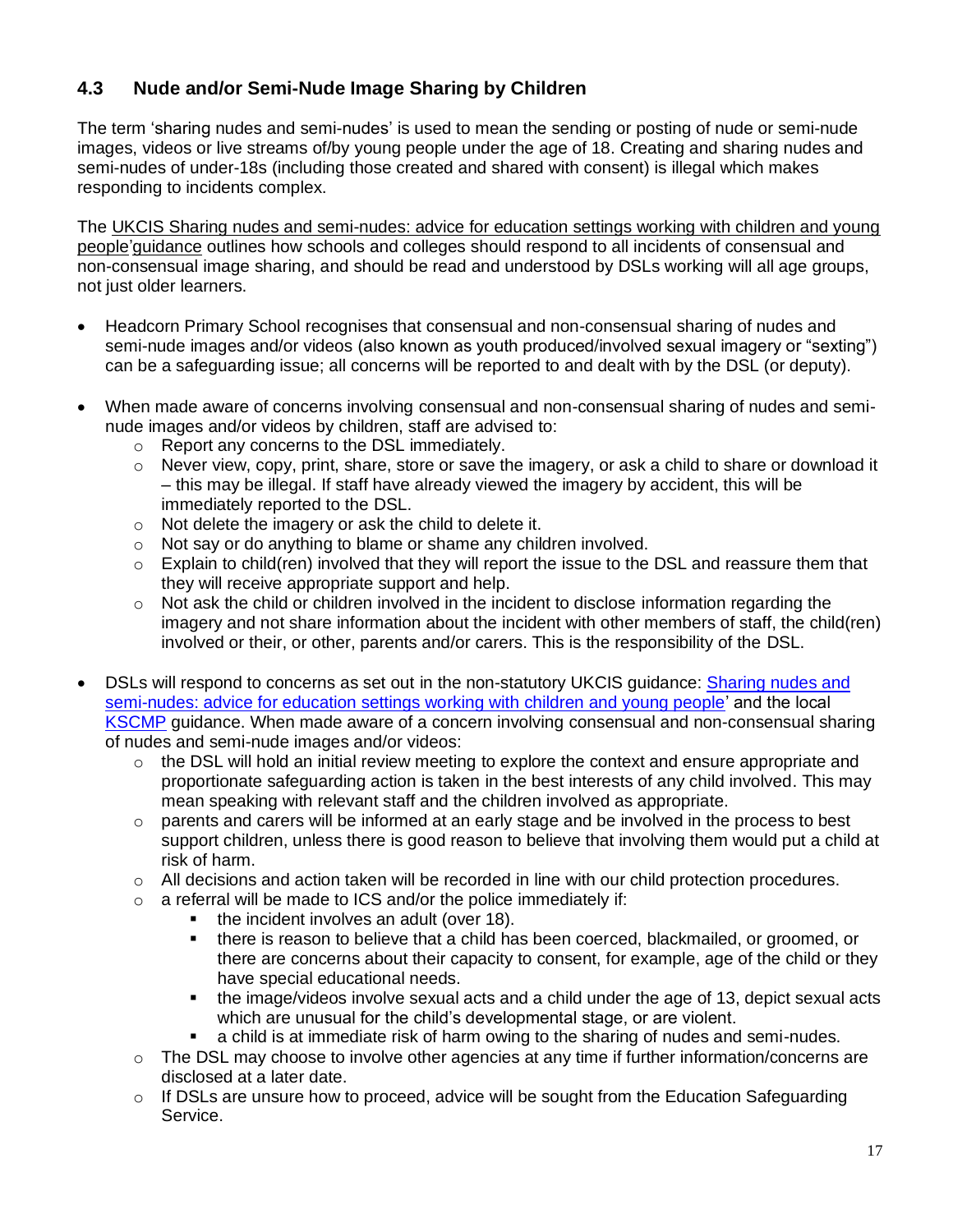# **4.4 Child Sexual Exploitation (CSE) and Child Criminal Exploitation (CCE)**

- Headcorn Primary School recognises that CSE and CCE are forms of abuse that occur where an individual or group takes advantage of an imbalance in power to coerce, manipulate or deceive a child into taking part in sexual or criminal activity, in exchange for something the victim needs or wants, and/or for the financial advantage or increased status of the perpetrator or facilitator and/or through violence or the threat of violence. CSE and CCE can affect children, both male and female and can include children who have been moved (commonly referred to as trafficking) for the purpose of exploitation.
- If staff are concerned that a child may be at risk of CSE or CCE, immediate action should be taken by speaking to the DSL or a deputy.

# **4.5 Serious Violence**

- All staff are made aware of the indicators which may signal children are at risk from or are involved with serious violent crime. These may include unexplained gifts or new possessions, increased absence from school, a change in friendships or relationships with older individuals or groups, a significant decline in performance, signs of self-harm or a significant change in wellbeing, or signs of assault or unexplained injuries.
- Any concerns regarding serious violence will be reported and responded to in line with other child protection concerns.
	- $\circ$  The initial response to child victims is important and staff will take any allegations seriously and work in ways that support children and keep them safe.

## **4.6 So-called honour based abuse**

- So-called 'honour'-based abuse (HBA) encompasses incidents or crimes which have been committed to protect or defend the honour of the family and/or the community, including female genital mutilation (FGM), forced marriage, and practices such as breast ironing.
- All forms of HBA are abuse (regardless of the motivation) and concerns should be responded to in line with section 3 of this policy. Staff will report any concerns about HBA to the DSL (or a deputy).
- Whilst all staff will speak to the DSL (or deputy) with regard to any concerns about female genital mutilation (FGM), there is a specific legal duty on teachers.
	- $\circ$  If a teacher, in the course of their work in the profession, discovers that an act of FGM appears to have been carried out on a girl under the age of 18, the teacher must report this to the police. (This duty only applies to teachers.)

## **4.7 Preventing radicalisation**

• Headcorn Primary School is aware of our duty under section 26 of the Counter-Terrorism and Security Act 2015 (the CTSA 2015), to have "due regard to the need to prevent people from being drawn into terrorism", also known as the Prevent duty and the [specific obligations](https://www.gov.uk/government/publications/prevent-duty-guidance/prevent-duty-guidance-for-further-education-institutions-in-england-and-wales) placed upon us as an education provider regarding risk assessments, working in partnership, staff training, and IT policies.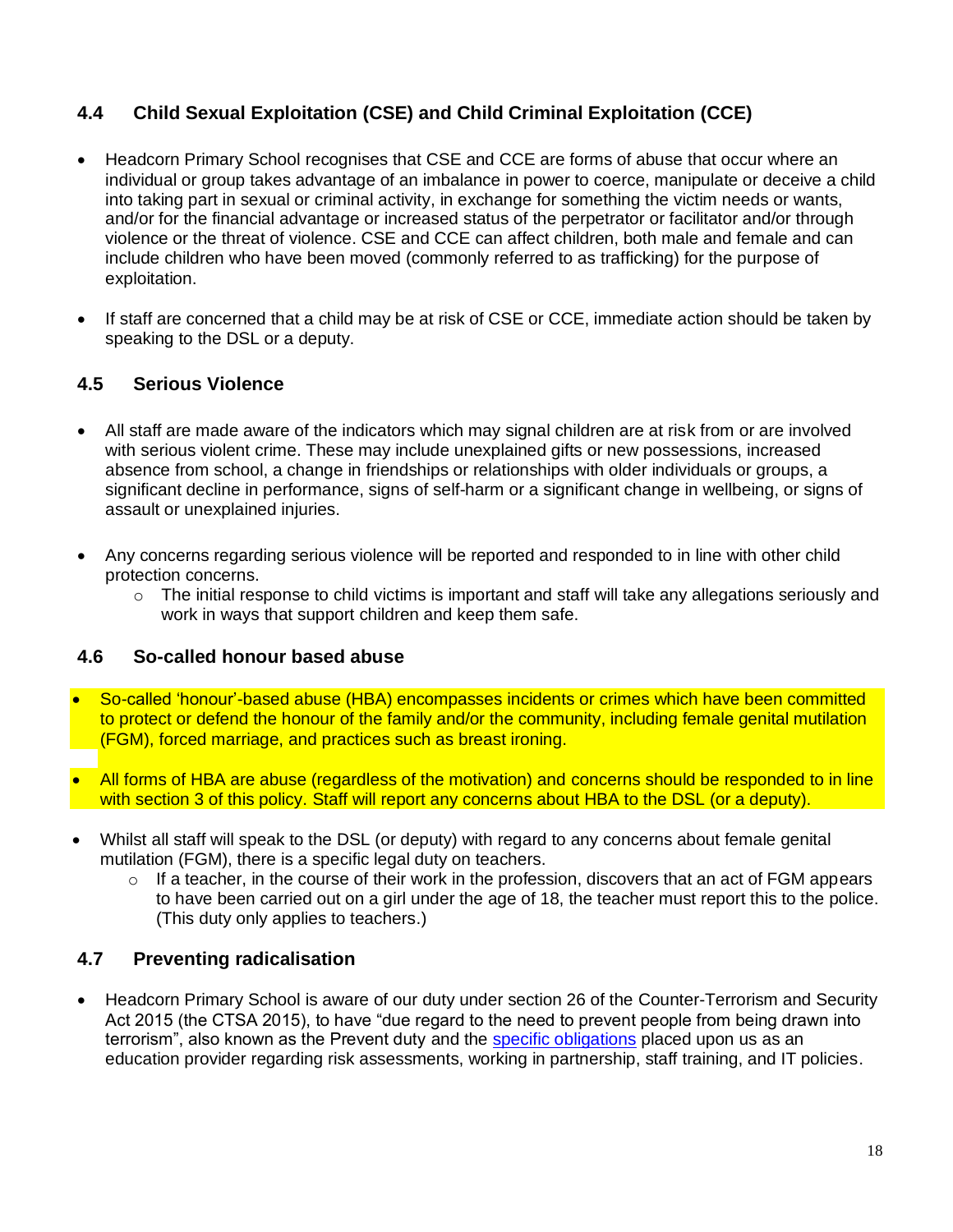- Headcorn Primary School recognises that children are vulnerable to extremist ideology and radicalisation and staff will be alert to changes in children's behaviour which could indicate that they may be in need of help or protection.
- Staff will report any concerns to the DSL (or a deputy), who is aware of the <u>local procedures</u> to follow.

# **4.8 Cybercrime**

- Headcorn Primary School recognises that children with particular skill and interest in computing and technology may inadvertently or deliberately stray into 'cyber-enabled' (crimes that can happen offline but are enabled at scale and at speed online) or 'cyber dependent' (crimes that can be committed only by using a computer/internet enabled device) cybercrime.
- If staff are concerned that a child may be at risk of becoming involved in cyber-dependent cybercrime, the DSL will be informed, and consideration will be given to accessing local support and/or referring into the [Cyber Choices](http://www.cyberchoices.uk/) programme, which aims to intervene when young people are at risk of committing, or being drawn into, low level cyber-dependent offences and divert them to a more positive use of their skills and interests.
- Where there are concerns about 'cyber-enabled' crime such as fraud, purchasing of illegal drugs online, child sexual abuse and exploitation, or other areas of concern such as online bullying or general online safety, they will be responded to in line with this and other appropriate policies.

# **5. Supporting Children Potentially at Greater Risk of Harm (NEW Section)**

• Whilst all children should be protected, some groups of children are potentially at greater risk of harm.

# **5.1 Safeguarding Children with Special Educational Needs or Disabilities (SEND)**

- Headcorn Primary School acknowledges that children with special educational needs or disabilities (SEND) or certain health conditions can face additional safeguarding challenges and barriers for recognising abuse and neglect.
- Headcorn Primary School recognises that children with SEND may face additional communication barriers and experience difficulties in managing or reporting abuse or challenges. Children with SEND will be appropriately supported to communicate and ensure that their voice is heard and acted upon.
- All members of staff will be encouraged to appropriately explore possible indicators of abuse such as behaviour, mood changes or injuries and not to assume that they are related to the child's disability. Staff will be mindful that children with SEND or certain medical conditions may be disproportionally impacted by behaviours such as bullying, without outwardly showing any signs.
- Members of staff are encouraged to be aware that children with SEND can be disproportionally impacted by safeguarding concerns, such as exploitation, peer group isolation or bullying including prejudice-based bullying.
- To address these additional challenges, our school will always consider implementing extra pastoral support and attention for children with SEND. The DSL will work closely with the SENDco (Rebecca Daniel) to plan support as required.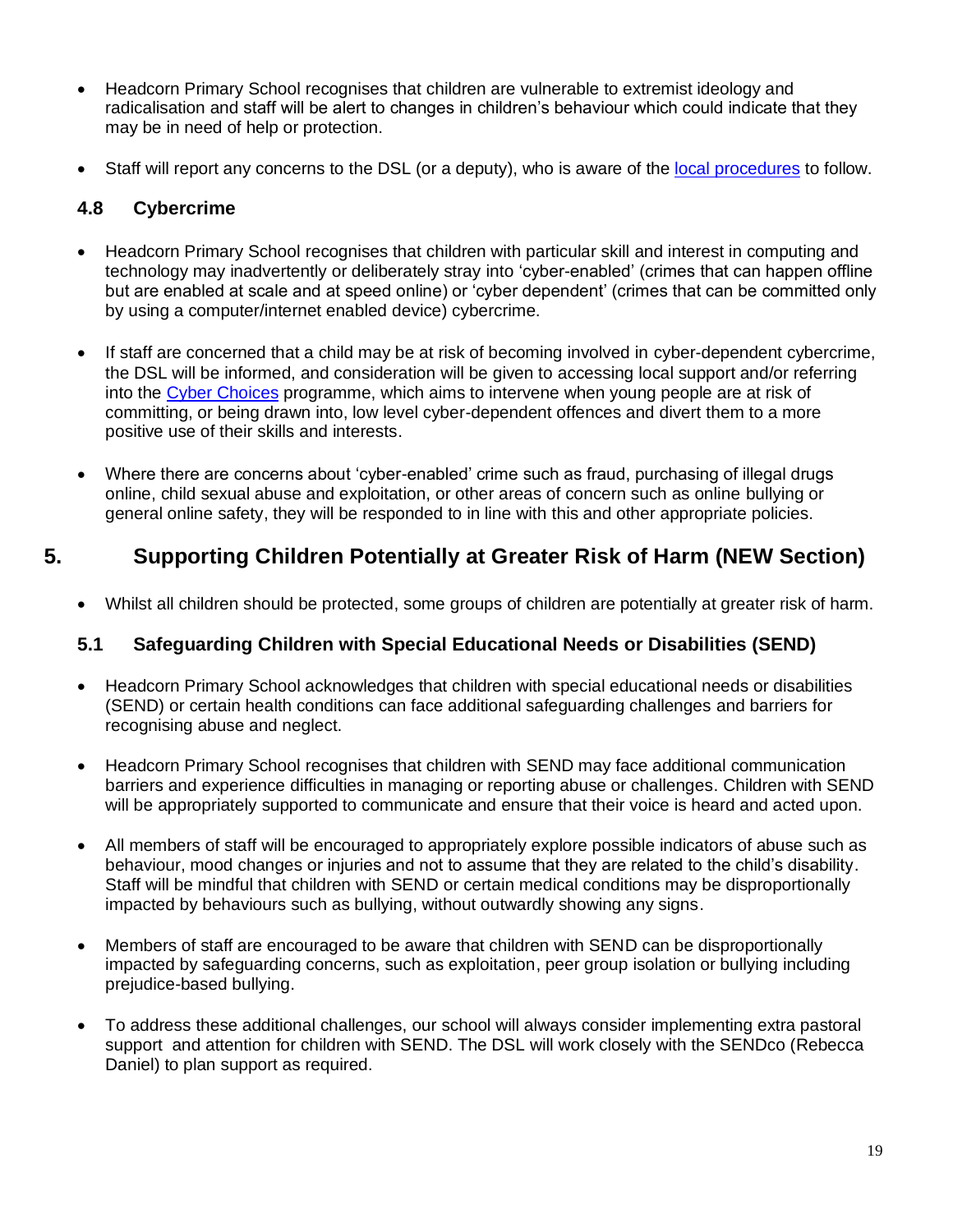# **5.2 Children Requiring Mental Health Support**

- All staff will be made aware that mental health problems can, in some cases, be an indicator that a child has suffered or is at risk of suffering abuse, neglect or exploitation.
- Staff are aware that children's experiences, for example where children have suffered abuse and neglect, or other potentially traumatic adverse childhood experiences, can impact on their mental health, behaviour and education.
- Staff are well placed to observe children day-to-day and identify those whose behaviour suggests that they may be experiencing a mental health problem or be at risk of developing one.
- If staff have a mental health concern about a child that is also a safeguarding concern, immediate action should be taken by speaking to the DSL or a deputy.
- The Mental Health Lead at Headcorn Primary School is Naomi Henderson, School Business Manager

# **5.3 Children Missing from Education**

- Children missing from education, particularly persistently, can act as a vital warning sign to a range of safeguarding issues including neglect, sexual abuse, and child sexual and criminal exploitation.
- Where the school/college have concerns that a child is missing from education, we will respond in line with our statutory duties and local policies. Local support is available via the PRU, Inclusion and [Attendance Service \(PIAS\).](https://www.kelsi.org.uk/pru-inclusion-and-attendance-service-pias)

## **5.4 Elective Home Education**

• Where a parent/carer expresses their intention to remove a child from school with a view to educating at home, we will respond in line with [national Elective Home Education guidance](https://www.gov.uk/government/publications/elective-home-education) and local [Kent](https://www.kent.gov.uk/education-and-children/educating-your-child-at-home) [guidance](https://www.kent.gov.uk/education-and-children/educating-your-child-at-home) and will work together with parents/carers and other key professionals and organisations to ensure decisions are made in the best interest of the child.

## **5.5 Children who need a Social Worker**

- The DSL will hold details of social workers working with children in the school so that decisions can be made in the best interests of the child's safety, welfare, and educational outcomes.
- Where children have a social worker, this will inform school decisions about their safety and promoting their welfare, for example, responding to unauthorised absence and provision of pastoral and/or academic support.

## **5.6 Looked after children, previously looked after children and care leavers**

- Headcorn Primary School recognises the common reason for children becoming looked after is as a result of abuse and/or neglect and a previously looked after child also potentially remains vulnerable.
- The school has appointed a ['designated teacher'](https://www.gov.uk/government/publications/designated-teacher-for-looked-after-children) (Rebecca Daniel, SENCO) who works with local authorities to promote the educational achievement of registered pupils who are looked after or who have been previously looked after.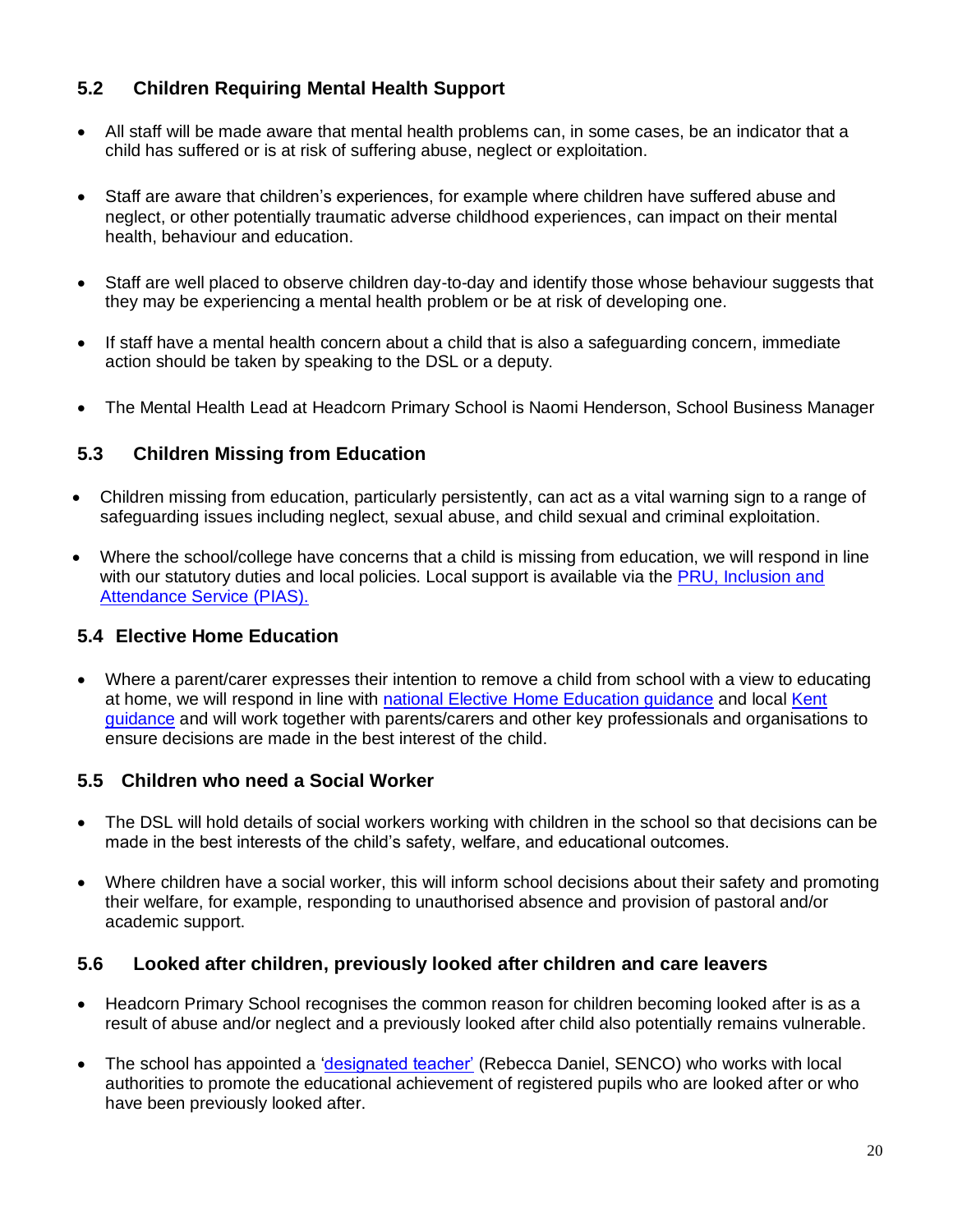- The designated teacher will work with the DSL to ensure appropriate staff have the information they need in relation to a child's looked after legal status, contact arrangements with birth parents or those with parental responsibility, care arrangements and the levels of authority delegated to the carer by the authority looking after them.
- Where a child is looked after, the DSL will hold details of the social worker and the name of the virtual school head in the authority that looks after the child.
- Where the school believe a child is being cared for as part of a private fostering arrangement (occurs when a child under 16 or 18 if the child is disabled is cared for and lives with an adult who is not a relative for 28 days or more) there is a duty to recognise these arrangements and inform the Local Authority via the front door.
- Where a child is leaving care, the DSL will hold details of the local authority Personal Advisor appointed to guide and support them and will liaise with them as necessary regarding any issues of concern.

# **6. Online Safety**

- It is essential that children are safeguarded from potentially harmful and inappropriate material or behaviours online. Headcorn Primary School will adopt a whole school approach to online safety which will empower, protect, and educate our learners and staff in their use of technology, and establish mechanisms to identify, intervene in, and escalate any concerns where appropriate.
- Headcorn Primary School will ensure online safety is safety is reflected as required in all relevant policies. Online safety is considered as a running and interrelated theme when devising and implementing our policies and procedures and when planning our curriculum, staff training, the role and responsibilities of the DSL and parental engagement.
- Headcorn Primary School identifies that the breadth of issues classified within online safety is considerable, but can be categorised into four areas of risk:
	- $\circ$  Content: being exposed to illegal, inappropriate or harmful content. For example pornography, fake news, racism, misogyny, self-harm, suicide, anti-Semitism, radicalisation and extremism.
	- $\circ$  Contact: being subjected to harmful online interaction with other users. For example peer to peer pressure, commercial advertising and adults posing as children or young adults with the intention to groom or exploit them for sexual, criminal, financial or other purposes.
	- o Conduct: personal online behaviour that increases the likelihood of, or causes, harm. For example, making, sending and receiving explicit images (e.g. consensual and non-consensual sharing of nudes and semi-nudes and/or pornography), sharing other explicit images and online bullying.
	- $\circ$  Commerce: risks such as online gambling, inappropriate advertising, phishing and or financial scams.
- Headcorn Primary School recognises that technology, and the risks and harms related to it, evolve and change rapidly. The school will carry out an annual review of our approaches to online safety, supported by an annual risk assessment which considers and reflects the risks our children face.
- The Head Teacher will be informed of online safety concerns by the DSL, as appropriate. The named governor for safeguarding will report on online safety practice and incidents, including outcomes, on a regular basis to the wider governing body.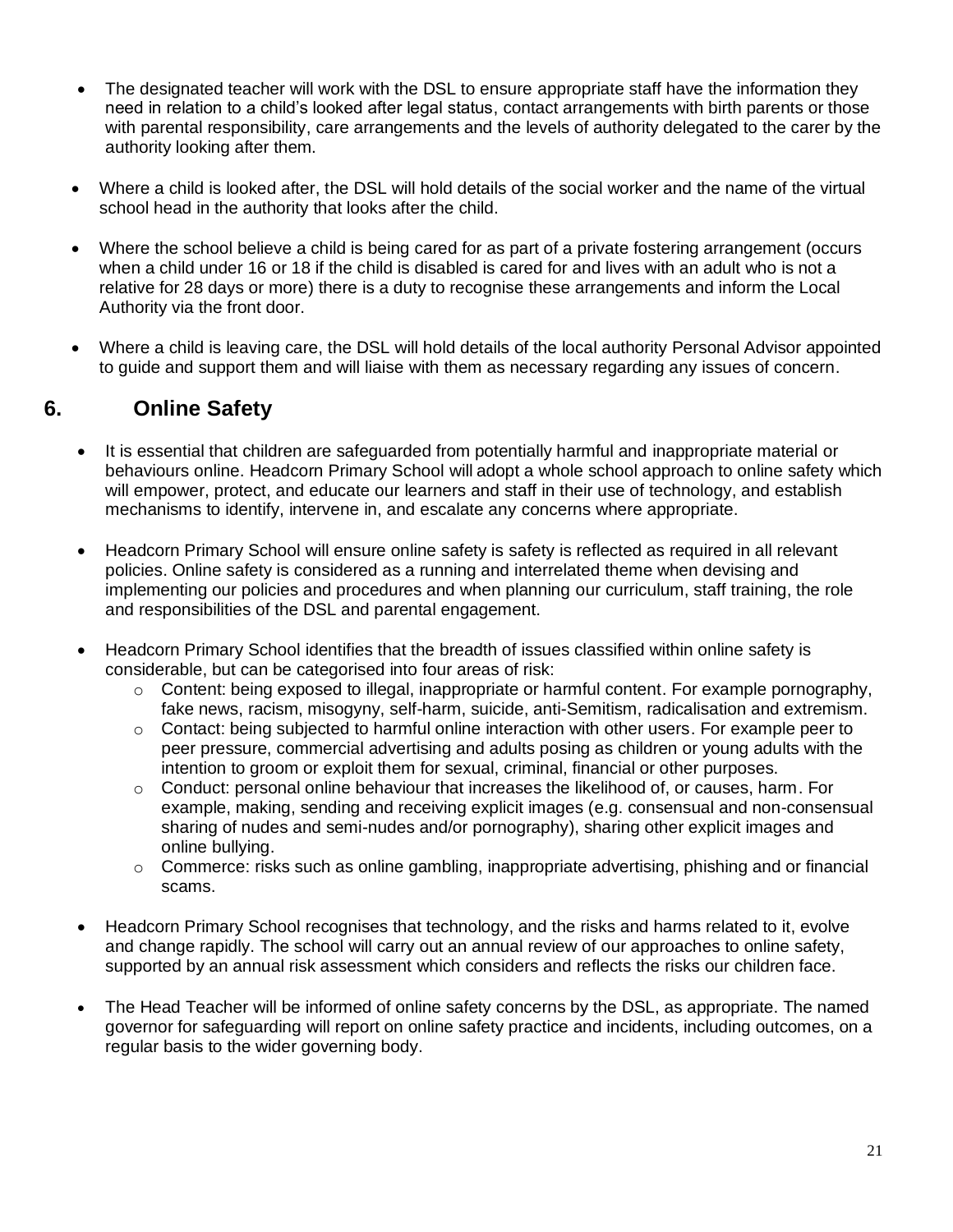# **6.1 Policies and Procedures**

- The DSL has overall responsibility for online safety within the school but will liaise with other members of staff, for example the IT curriculum lead as necessary.
- The DSL will respond to online safety concerns reported in line with our child protection and other associated policies, including our anti-bullying, social media and behaviour policies.
	- o Internal sanctions and/or support will be implemented as appropriate.
	- o Where necessary, concerns will be escalated and reported to relevant partner agencies in line with local policies and procedures.
- Headcorn Primary School uses a wide range of technology. This includes computers, laptops, tablets and other digital devices, the internet, our learning platform, intranet and email systems.
	- $\circ$  All School owned devices and systems will be used in accordance with our acceptable use policies and with appropriate safety and security measures in place.
- Headcorn Primary School recognises the specific risks that can be posed by mobile and smart technology, including mobile/smart phones, cameras and wearable technology. In accordance with KCSIE 2021 and EYFS 2021 Headcorn Primary School has appropriate mobile and technology and image use policies in place, which are shared and understood by all members of the community.These policies can be found on our website: [www.headcorn.kent.sch.uk](http://www.headcorn.kent.sch.uk/)

# **6.2 Appropriate Filtering and Monitoring**

- Headcorn Primary School will do all we reasonably can to limit children's exposure to online risks through school provided IT systems and will ensure that appropriate filtering and monitoring systems are in place.
	- $\circ$  Education broadband connectivity is provided through KPSN. We use Light Speed which lock sites which can be categorized as: pornography, racial hatred, extremism, gaming and sites of an illegal nature.
	- $\circ$  The filtering system blocks all sites on the [Internet Watch Foundation](https://www.iwf.org.uk/) (IWF) list.
	- $\circ$  We work with KPSN and Light Speed to ensure that our filtering policy is continually reviewed.
	- $\circ$  The [UK Safer Internet Centre](http://www.saferinternet.org.uk/appropriate-filtering-and-monitoring) has published quidance as to what "appropriate" filtering and monitoring might look like.
		- If learners or staff discover unsuitable sites or material, they are required to:
		- Turn off the monitor/screen and report the concern immediately to a member of staff.
		- The member of staff will report the concern (including the URL of the site if possible) to the DSL and/or technical staff.
		- The breach will be recorded and escalated as appropriate.
		- Parents/carers will be informed of filtering breaches involving their child.
		- Any material believed to be illegal will be reported immediately to the appropriate agencies such as IWF, Kent Police or CEOP.
	- o All users will be informed that use of our systems can be monitored, and that monitoring will be in line with data protection, human rights, and privacy legislation.
	- $\circ$  Filtering breaches or concerns identified through our monitoring approaches will be recorded and reported to the DSL who will respond as appropriate.
	- $\circ$  Any access to material believed to be illegal will be reported immediately to the appropriate agencies, such as the [Internet Watch Foundation](https://www.iwf.org.uk/) and the police.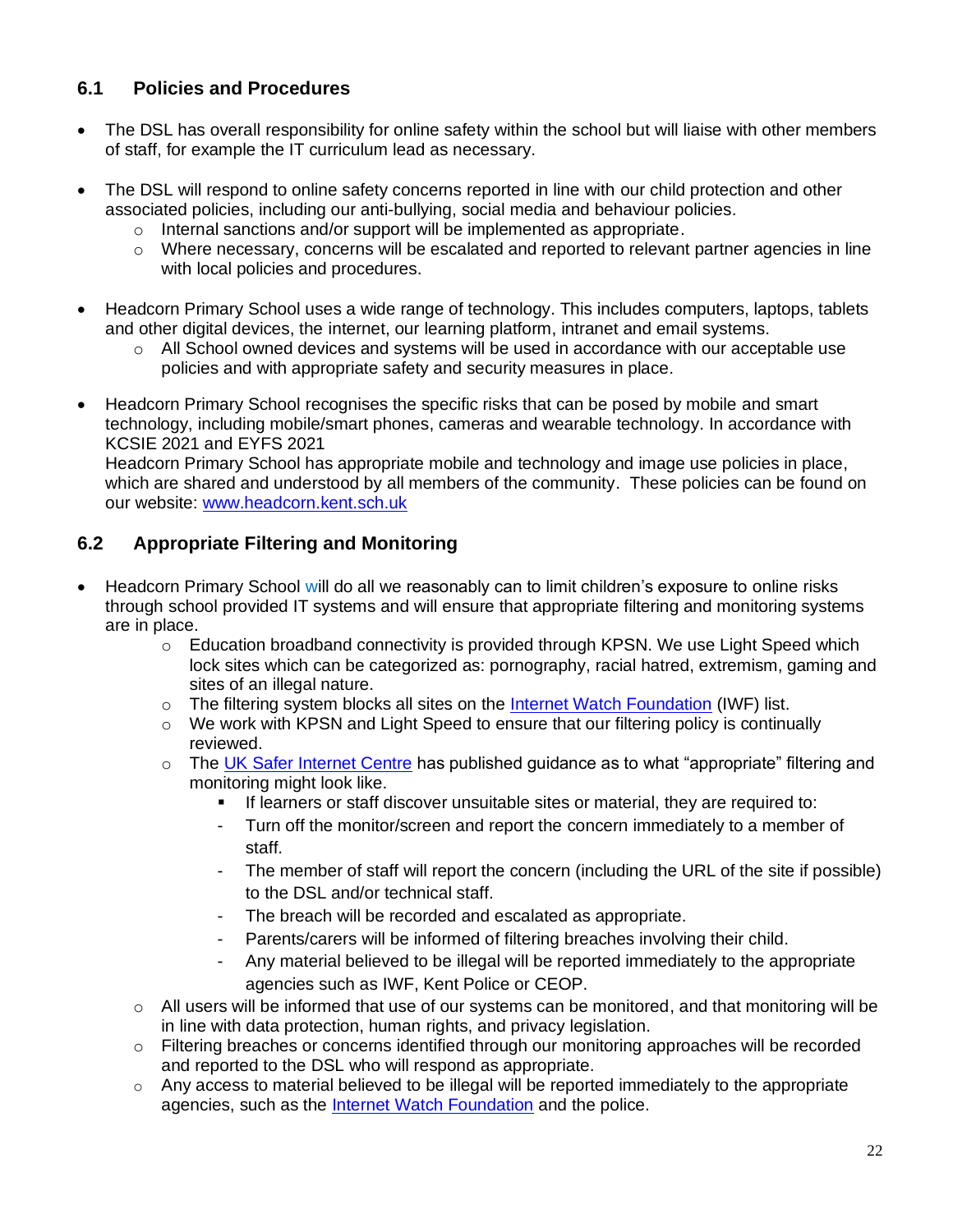- $\circ$  When implementing appropriate filtering and monitoring, Headcorn Primary School will ensure that "over blocking" does not lead to unreasonable restrictions as to what children can be taught with regards to online teaching and safeguarding.
- Headcorn Primary School acknowledges that whilst filtering and monitoring is an important part of school online safety responsibilities, it is only one part of our approach to online safety.
	- $\circ$  Learners will use appropriate search tools, apps and online resources as identified following an informed risk assessment.
	- $\circ$  Learners internet use will be supervised by staff according to their age and ability.
	- $\circ$  Learners will be directed to use age appropriate online resources and tools by staff.
	- Headcorn Primary School will ensure a comprehensive whole school curriculum response is in place to enable all learners to learn about and manage online risks effectively as part of providing a broad and balanced curriculum. (Support can be found at these links: UKCIS '*[Education for a](https://www.gov.uk/government/publications/education-for-a-connected-world)  [Connected World Framework](https://www.gov.uk/government/publications/education-for-a-connected-world)*' and DfE '*[Teaching online safety in school'](https://www.gov.uk/government/publications/teaching-online-safety-in-schools)* guidance.)
	- Headcorn Primary School will ensure that online safety training for all staff is integrated, aligned and considered as part of our overarching safeguarding approach.
	- The DSL will respond to online safety concerns in line with the safeguarding and child protection and other associated policies such as anti-bullying and behaviour.
		- o Support will be implemented as appropriate.
		- $\circ$  Where necessary, concerns will be escalated and reported to relevant partner agencies in line with local policies and procedures.

# **6.3 Information Security and Access Management**

- Headcorn Primary School is responsible for ensuring an appropriate level of security protection procedures are in place, in order to safeguard our systems as well as staff and learners. Further information can be found in list name of relevant policies e.g. GDPR & Data Protection, acceptable use policies and online safety policy.
- Headcorn Primary School will review the effectiveness of these procedures periodically to keep up with evolving cyber-crime technologies.

# **6.4 Staff Training**

• Headcorn Primary School will ensure that all staff receive online safety training as part of induction and that ongoing online safety training and update for all staff will be integrated, aligned and considered as part of our overarching safeguarding approach.

# **6.5 Educating Learners**

• Headcorn Primary School will ensure a comprehensive whole school curriculum response is in place to enable all learners to learn about and manage online risks effectively as part of providing a broad and balanced curriculum.

**DSLs and SLT may find it helpful to access UK Council for Internet Safety (UKCIS) ['Education for a](https://www.gov.uk/government/publications/education-for-a-connected-world)  [Connected World Framework'](https://www.gov.uk/government/publications/education-for-a-connected-world) and DfE ['Teaching online safety in school'](https://www.gov.uk/government/publications/teaching-online-safety-in-schools) guidance.**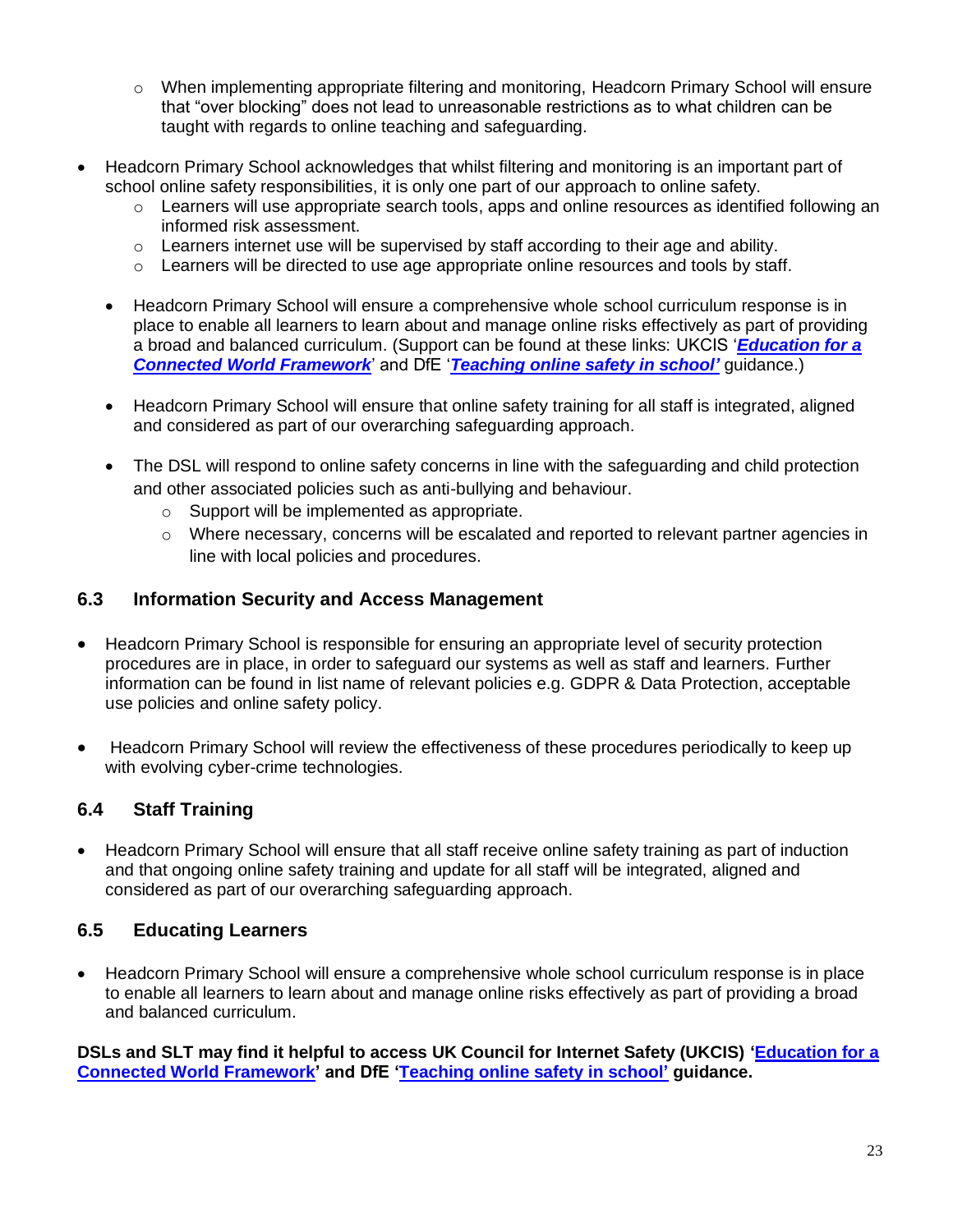# **6.6 Working with Parents/Carers**

- Headcorn Primary School will build a partnership approach to online safety and will support parents/carers to become aware and alert of the potential online benefits and risks for children by:
	- o Providing information shared on our Headcorn Headlines weekly newsletter, on the website and through timely email bulletins, offering specific online safety events for parents/carers or highlighting online safety at existing parent events.

# **6.7 Remote Learning**

**Specific guidance for DSLs and SLT regarding remote learning is available at DfE: [Safeguarding](https://www.gov.uk/guidance/safeguarding-and-remote-education-during-coronavirus-covid-19)  [and remote education during coronavirus \(COVID-19\)](https://www.gov.uk/guidance/safeguarding-and-remote-education-during-coronavirus-covid-19) and The Education People: [Remote Learning](https://www.theeducationpeople.org/blog/safer-remote-learning-during-covid-19-information-for-school-leaders-and-dsls/)  [Guidance for SLT.](https://www.theeducationpeople.org/blog/safer-remote-learning-during-covid-19-information-for-school-leaders-and-dsls/)**

- Headcorn Primary School will ensure any remote sharing of information, communication and use of online learning tools and systems will be in line with privacy and data protection requirements.
- All communication with learners and parents/carers will take place using school provided or approved communication channels; for example, school provided email accounts and phone numbers and/or agreed systems e.g. Microsoft 365 or Microsoft Teams
	- $\circ$  Any pre-existing relationships or situations which mean this cannot be complied with will be discussed with the DSL.
- Staff and learners will engage with remote teaching and learning in line with existing behaviour principles as set out in our school behaviour policy and staff code of conduct.
- Staff and learners will be encouraged to report issues experienced at home and concerns will be responded to in line with our child protection and other relevant policies.
- When delivering remote learning, staff will follow our Remote Learning Acceptable Use Policy (AUP)
- Parents/carers will be made aware of what their children are being asked to do online, including the sites they will be asked to access. Headcorn Primary School will continue to be clear who from the school their child is going to be interacting with online.
- Parents/carers will be encouraged to ensure children are appropriately supervised online and that appropriate parent controls are implemented at home.

# **7. Staff Engagement and Expectations**

# **7.1 Awareness, Induction and Training**

- All members of staff have been provided with a copy of 'Keeping Children Safe in Education' 2021 which covers safeguarding information for staff.
	- o School leaders, including the DSL will read KCSIE in its entirety.
	- $\circ$  School leaders and all members of staff who work directly with children will read annex B.
	- $\circ$  All members of staff have signed to confirm that they have read and understood the national guidance shared with them. **List how and where this information is kept e.g. single central record***.*
- The DSL will ensure that all new staff and volunteers (including agency and third-party staff) receive safeguarding and child protection training (including online safety), including information to ensure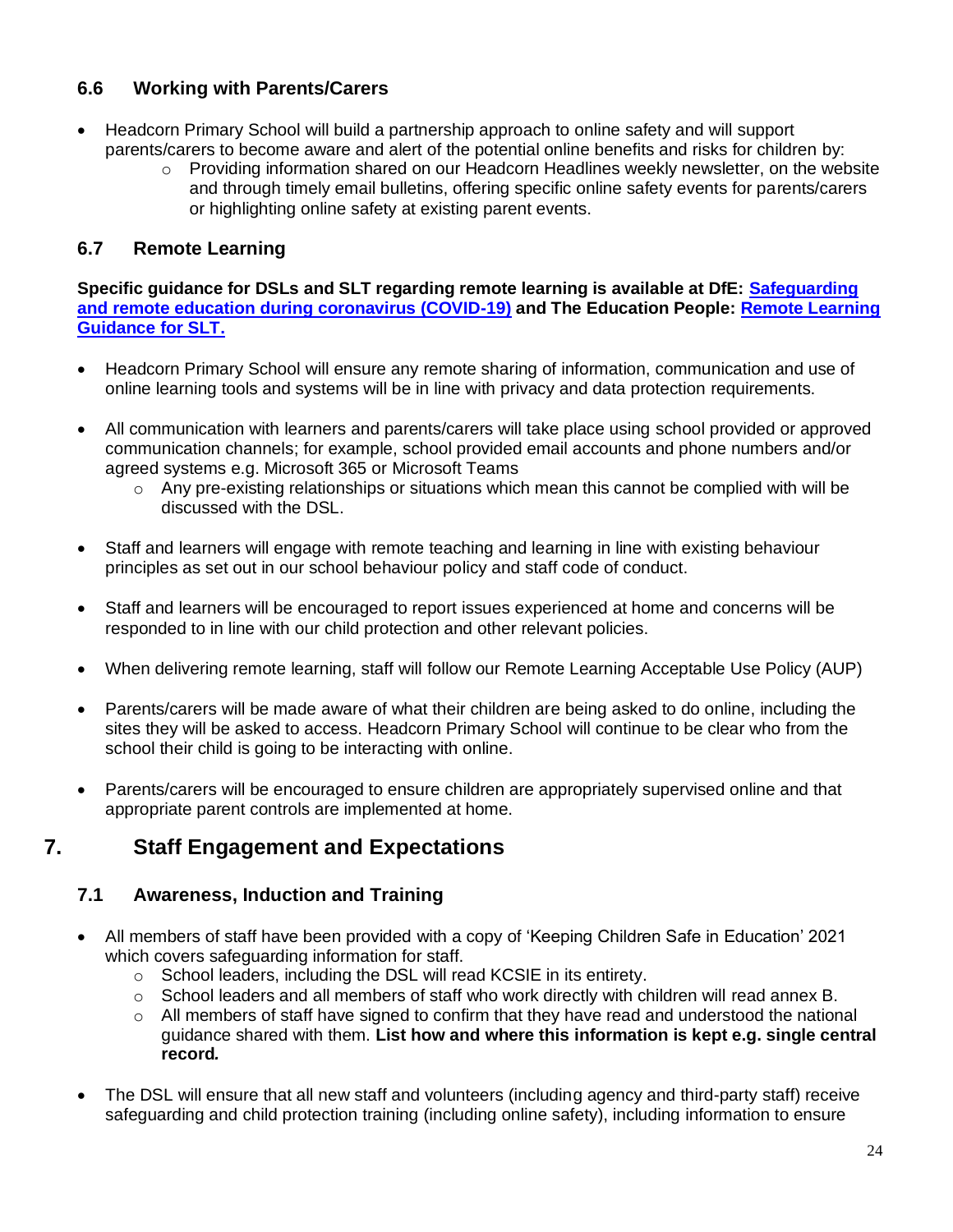they are aware of the school internal safeguarding processes, as part of their induction. This will be achieved by providing the Local Authority Child Protection leaflet, an induction with a DSL and elearning via our online portal 'The National College'.

- All staff members (including agency and third-party staff) will receive appropriate child protection training (including online safety) to ensure they are aware of a range of safeguarding issues; this training will be updated at least annually.
- Safeguarding training for staff, including online safety training, will be integrated, aligned and considered as part of the whole school safeguarding approach and wider staff training and curriculum planning.
- In addition to specific child protection training, all staff will receive regular safeguarding and child protection updates, at least annually, to provide them with relevant skills and knowledge to safeguard children effectively. This will be achieved through training on INSET and staff meetings and updates shared via the weekly staff bulletin.
- Staff will be encouraged to contribute to and shape school safeguarding arrangements and child protection policies via discussions in staff meetings.
- The DSL and headteacher/principal will provide an annual report to the governing body detailing safeguarding training undertaken by all staff and will maintain an up to date register of who has been trained.
- Although the school has a nominated lead for the governing body (Lyn Selby), all members of the governing body will access appropriate safeguarding training which covers their specific strategic responsibilities on a regular basis.

# **7.2 Safer Working Practice**

- All members of staff are required to work within our clear guidelines on safer working practice as outlined in the school staff code of conduct.
- The DSL will ensure that all staff and volunteers (including agency and third-party staff) have read the child protection policy and are aware of the school expectations regarding safe and professional practice via the staff code of conduct.
- Staff will be made aware of the school behaviour management and physical intervention policies. Staff will manage behaviour effectively to ensure a good and safe educational environment and will have a clear understanding of the needs of all children. Physical interventions and/or use of reasonable force will be in line with our agreed policy and procedures and national guidance.
- All staff will be made aware of the professional risks associated with the use of social media and electronic communication (such as email, mobile phones, texting, social networking). Staff will adhere to relevant school policies including staff code of conduct.

# **7.3 Supervision and Support**

• The induction process will include familiarisation with child protection responsibilities and procedures to be followed if members of staff have any concerns about a child's safety or welfare.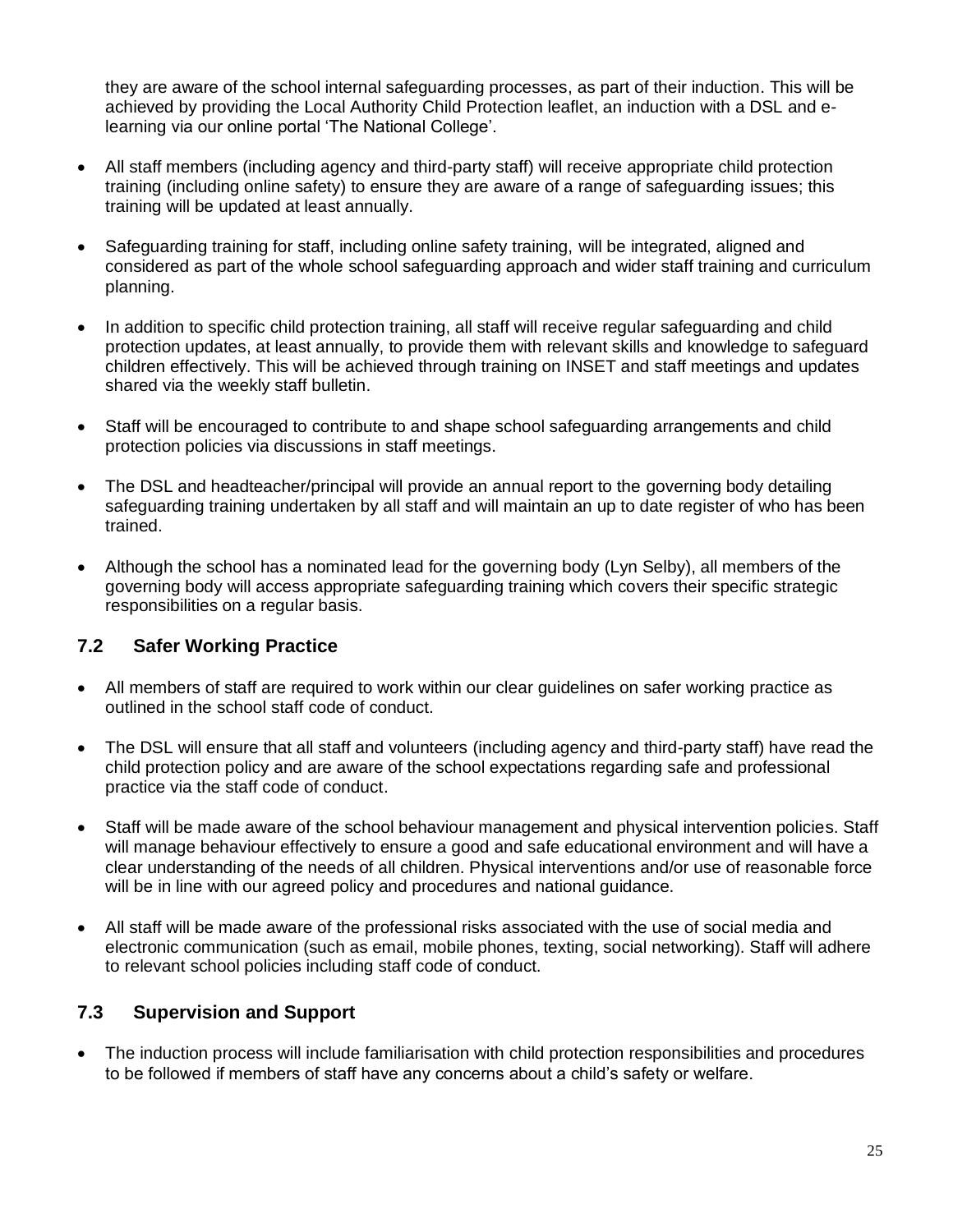- The school will ensure that members of staff who are working within the foundation stage are provided with appropriate supervision in accordance with the statutory requirements of Early Years Foundation Stage (EYFS) 2021.
- The school will provide appropriate supervision and support for all members of staff to ensure that:
	- $\circ$  All staff are competent to carry out their responsibilities for safeguarding and promoting the welfare of children
	- o All staff are supported by the DSL in their safeguarding role.
	- $\circ$  All members of staff have regular reviews of their own practice to ensure they improve over time.
- Any member of staff affected by issues arising from concerns for children's welfare or safety can seek support from the DSL.
- The DSL will also put staff in touch with outside agencies for professional support if they so wish. Staff can also approach organisations such as their Union, the Education Support Partnership or other similar organisations directly.

# **8. Safer Recruitment and Allegations**

# **8.1 Safer Recruitment and Safeguarding Checks**

- Headcorn Primary School is committed to ensure that develop a safe culture and that all steps are taken to recruit staff and volunteers who are safe to work with our learners and staff.
	- o Headcorn Primary School will follow relevant guidance in Keeping Children Safe in Education 2021 (Part Three, 'Safer Recruitment') and from The Disclosure and Barring Service (DBS)
	- $\circ$  The governing body and leadership team are responsible for ensuring that the school follows safe recruitment processes as outlined within guidance.
	- $\circ$  The governing body will ensure that there is at least one of the persons who conducts an interview has completed safer recruitment training.
- The school maintains an accurate Single Central Record (SCR) in line with statutory guidance.
- Headcorn Primary School are committed to supporting the statutory guidance from the Department for Education on the application of the Childcare (Disqualification) Regulations 2009 and related obligations under the Childcare Act 2006 in schools.
- We advise all staff to disclose any reason that may affect their suitability to work with children including convictions, cautions, court orders, cautions, reprimands, and warnings.
- Where the school places a learners with an alternative provision provider, the school/college will continue to be responsible for the safeguarding of that child.
	- $\circ$  The school will undertake appropriate checks to ensure the provider meets the needs of the pupil, including written confirmation that appropriate safeguarding checks have been carried out on individuals working at the establishment.
- Where the school organises work experience placements, we will follow the advice and guidance as identified in part Three of KCSIE 2021.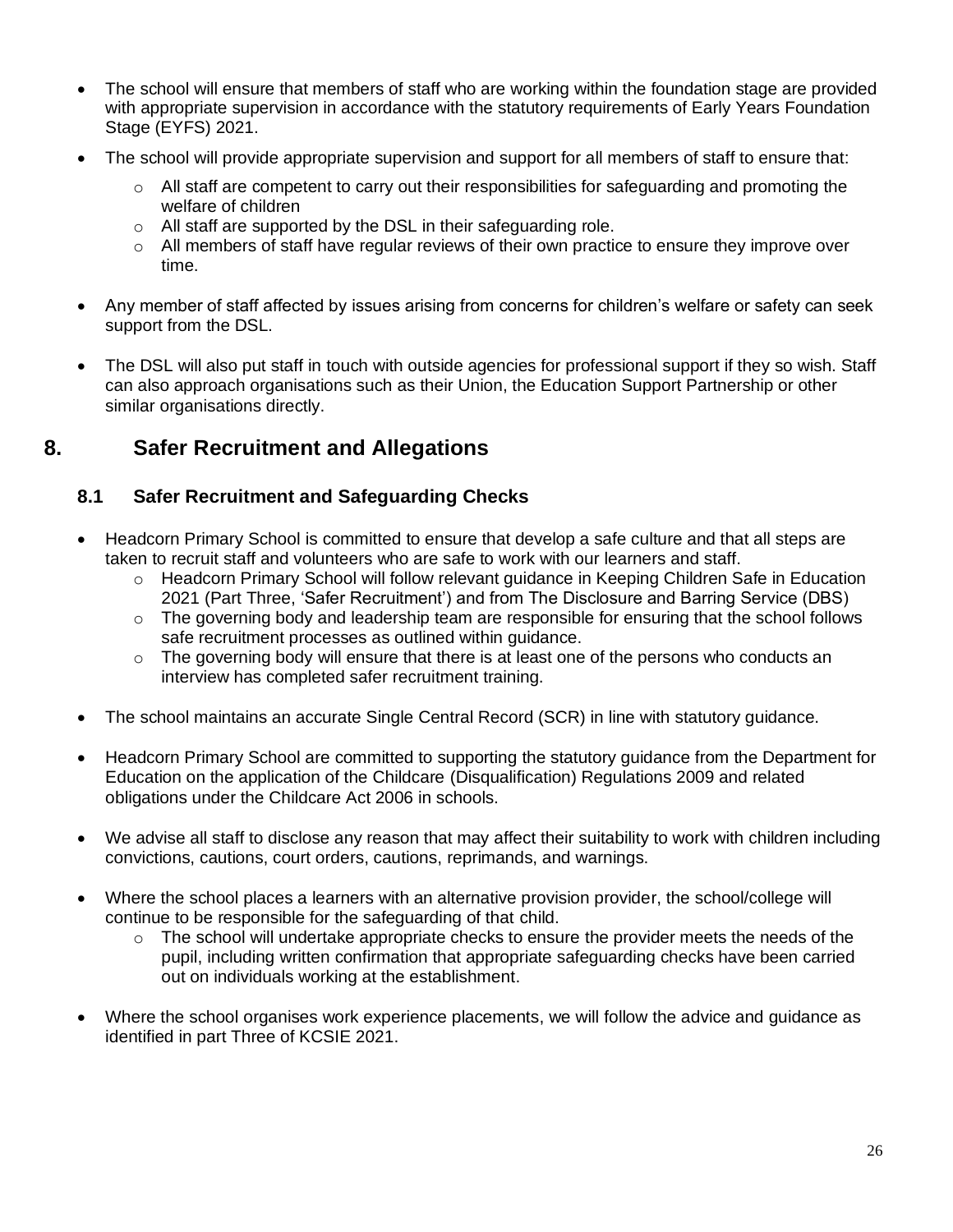## **8.2 Allegations/concerns raised in relation to teachers, including supply teachers, other staff, volunteers and contractors**

- The School will respond to allegations in line with the local Kent allegations [arrangements](https://www.kscmp.org.uk/procedures/local-authority-designated-officer-lado) and Part [Four of KCSIE 2021.](https://www.gov.uk/government/publications/keeping-children-safe-in-education--2) In depth information can be found within our 'Managing Allegations against Staff' and staff code of conduct policy**.** This can be found on the website: [www.headcorn.kent.sch.uk](http://www.headcorn.kent.sch.uk/)
- Any concerns or allegations about staff, including those which do not meet the allegation/harm threshold (8.2.1) will be recorded and dealt with appropriately in line with national and local guidance. Ensuring concerns are dealt with effectively will protect those working in or on behalf of the school from potential false allegations or misunderstandings.
- Where Head Teachers are unsure how to respond, for example if the school is unsure if a concern meet the harm 'thresholds', advice will be sought via the [Local Authority Designated Officer](https://www.kscmp.org.uk/procedures/local-authority-designated-officer-lado) (LADO) Enquiry Line and/or the [Education Safeguarding Service.](https://www.theeducationpeople.org/our-expertise/safeguarding/safeguarding-contacts/)

#### **8.2.1 Concerns that meet the 'harm threshold'**

- Headcorn Primary School recognises that it is possible for any member of staff, including volunteers, governors, contractors, agency and third-party staff (including supply teachers) and visitors to behave in a way that indicates a person would pose a risk of harm if they continue to work in their present position, or in any capacity with children in a school or college. This includes when someone has
	- $\circ$  behaved in a way that has harmed a child, or may have harmed a child and/or
	- o possibly committed a criminal offence against or related to a child and/or;
	- $\circ$  behaved towards a child or children in a way that indicates he or she may pose a risk of harm to children; and/or
	- $\circ$  behaved or may have behaved in a way that indicates they may not be suitable to work with children.
- Allegations against staff which meet this threshold will be referred immediately to the Head Teacher who will contact the [LADO](https://www.kscmp.org.uk/procedures/local-authority-designated-officer-lado) to agree further action to be taken in respect of the child and staff member. In the event of allegations of abuse being made against the Head Teacher, staff are advised that allegations should be reported to the chair of governors who will contact the LADO.

## **8.2.2 Concerns that do not meet the 'harm threshold'**

- Headcorn Primary School may also need to take action in response to 'low-level' concerns about staff, which typically would be behaviours which are inconsistent with our staff code of conduct, including inappropriate conduct outside of work and concerns that do not meet the allegations threshold.
- Where low-level concerns are reported to the school, the Head Teacher will to share or liaise with the LADO enquiries officer via the [LADO Enquiry Line.](https://eur01.safelinks.protection.outlook.com/?url=https%3A%2F%2Fwww.kscmp.org.uk%2Fprocedures%2Flocal-authority-designated-officer-lado&data=04%7C01%7CAlison.Watling%40kent.gov.uk%7Cefd47327a4fa4b3a972708d950d61f12%7C3253a20dc7354bfea8b73e6ab37f5f90%7C0%7C0%7C637629703166084747%7CUnknown%7CTWFpbGZsb3d8eyJWIjoiMC4wLjAwMDAiLCJQIjoiV2luMzIiLCJBTiI6Ik1haWwiLCJXVCI6Mn0%3D%7C1000&sdata=gh4qmYZ5N3khjaixDrEVQntTOJ74wGAlZxO%2FQDEudf0%3D&reserved=0)
- Low-level concerns will be recorded in writing and reviewed so potential patterns of concerning, problematic or inappropriate behaviour can be identified. Where a pattern is identified, the school will implement appropriate action, for example consulting with the LADO [enquiry line](https://www.kscmp.org.uk/procedures/local-authority-designated-officer-lado) and following our disciplinary procedures.
- Additional information regarding low-level concerns is contained with our staff code of conduct this includes what a low-level concern is and the importance of sharing them.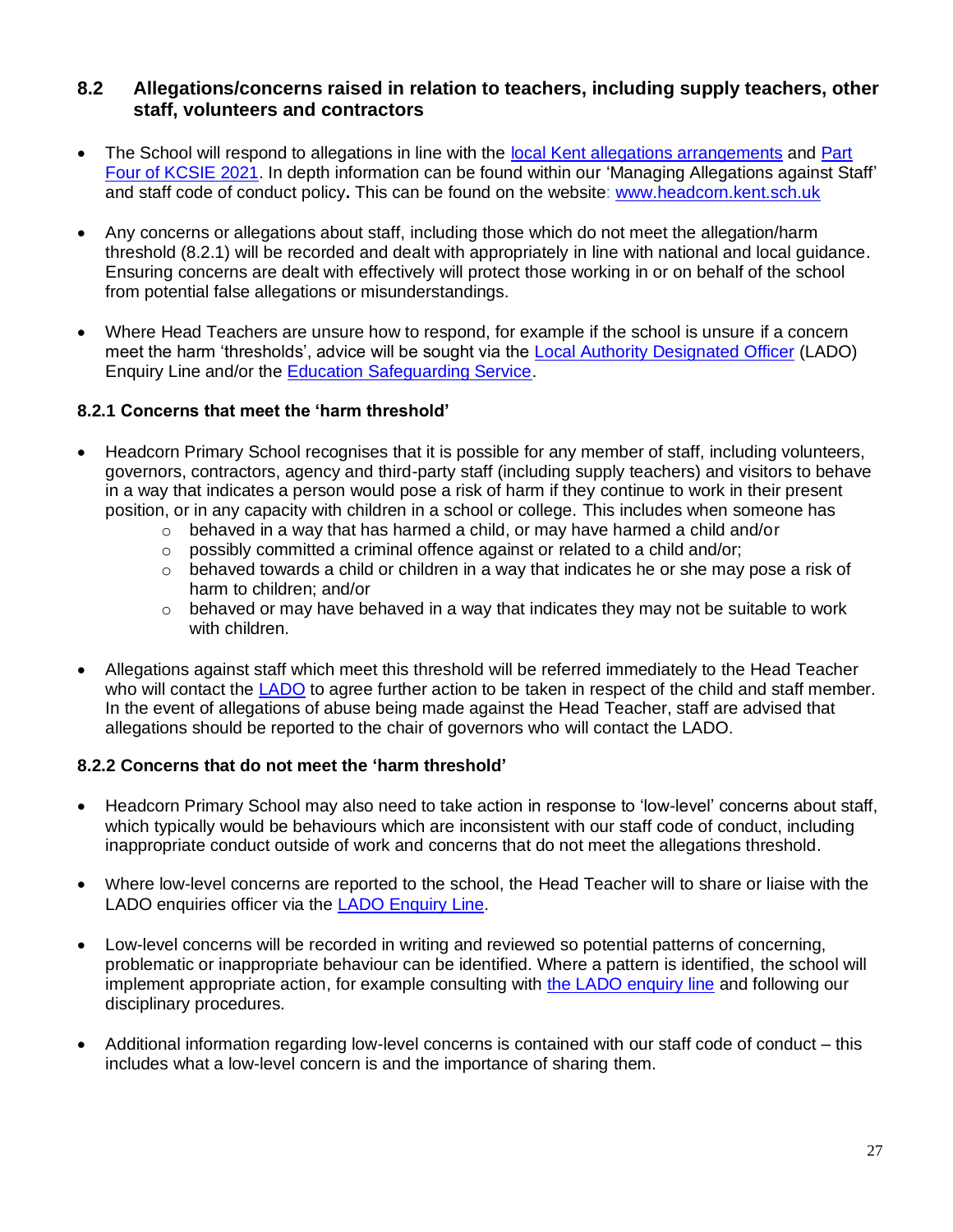#### **8.2.3 Safe Culture**

- As part of our approach to safeguarding, the School has created and embedded a culture of openness, trust and transparency in which our values and expected behaviour as set out in our staff code of conduct are constantly lived, monitored and reinforced by all staff (including supply teachers, volunteers and contractors) and where all concerns are dealt with promptly and appropriately.
- All staff and volunteers should feel able to raise any concerns about poor or unsafe practice and potential failures in the school safeguarding regime. The leadership team at Headcorn Primary School takes all concerns or allegations received seriously.
- All members of staff are made aware of the school Whistleblowing procedure which is available on the school website: [www.headcorn.kent.sch.uk](http://www.headcorn.kent.sch.uk/) It is a disciplinary offence not to report concerns about the conduct of a colleague that could place a child at risk.
- Staff can access the NSPCC whistleblowing helpline if they do not feel able to raise concerns regarding child protection failures internally. Staff can call 0800 028 0285 (8:00 AM to 8:00 PM Monday to Friday) or email [help@nspcc.org.uk.](mailto:help@nspcc.org.uk)
- Headcorn Primary School has a legal duty to refer to the Disclosure and Barring Service (DBS) anyone who has harmed, or poses a risk of harm, to a child, or if there is reason to believe the member of staff has committed one of a number of listed offences, and who has been removed from working (paid or unpaid) in regulated activity or would have been removed had they not left. The DBS will consider whether to bar the person.
	- $\circ$  If these circumstances arise in relation to a member of staff at our school, a referral will be made as soon as possible after the resignation or removal of the individual in accordance with advice from the [LADO](https://www.kscmp.org.uk/procedures/local-authority-designated-officer-lado) and/or SPS.

# **9. Opportunities to teach safeguarding**

- Headcorn Primary School will ensure that children are taught about safeguarding, including online safety, as part of providing a broad and balanced curriculum. This will include covering relevant issues through Relationships and Sex Education (RSE).
- We recognise that school play an essential role in helping children to understand and identify the parameters of what is appropriate child and adult behaviour, what is 'safe', to recognise when they and others close to them are not safe, and how to seek advice and support when they are concerned. Our curriculum provides opportunities for increasing self-awareness, self-esteem, social and emotional understanding, assertiveness and decision making so that learners have a range of age appropriate contacts and strategies to ensure their own protection and that of others.
- Headcorn Primary School recognise that a one size fits all approach may not be appropriate for all children, and a more personalised or contextualised approach for more vulnerable children, victims of abuse and some SEND children might be needed.
- Our school systems support children to talk to a range of staff. Children will be listened to and heard, and their concerns will be taken seriously and acted upon as appropriate.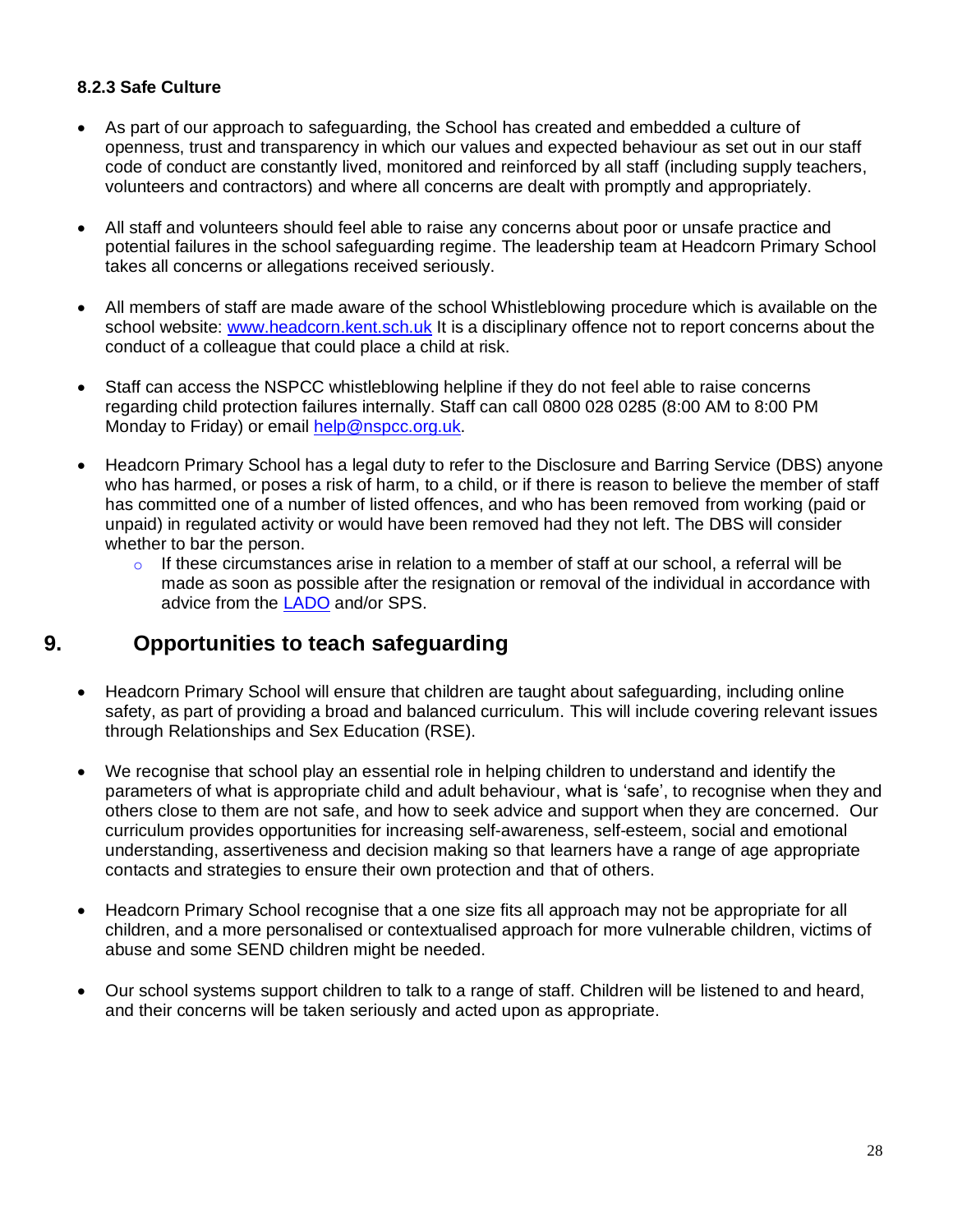# **10. Physical Safety**

# **10.1 Use of 'reasonable force'**

• There may be circumstances when it is appropriate for staff to use reasonable force in order to safeguard children from harm. Further information regarding our approach and expectations can be found in our behaviour policy.

## **10.2 The Use of Premises by Other Organisations**

- Where services or activities are provided separately by another body using the school premises, the Head Teacher and governing body will seek written assurance that the organisation concerned has appropriate policies and procedures in place regarding safeguarding children and child protection, and that relevant safeguarding checks have been made in respect of staff and volunteers. If this assurance is not achieved, an application to use premises will be refused.
- Safeguarding requirements will be included in any transfer of control agreement (i.e. lease or hire agreement), as a condition of use and occupation of the premises. Failure to comply with this will lead to termination of the agreement.

# **10.3 Site Security**

- All members of staff have a responsibility for maintaining awareness of buildings and grounds security and for reporting concerns that may come to light.
- Appropriate checks will be undertaken in respect of visitors and volunteers coming into school as outlined within national guidance. Visitors will be expected to, sign in and out via the office visitors log and to display a visitor's badge whilst on site.
- Staff and visitors will be expected to adhere to any safety arrangements implemented because of Covid-19 restrictions.
- Any individual who is not known or identifiable on site should be challenged for clarification and reassurance.
- The school will not accept the behaviour of any individual (parent or other) that threatens school security or leads others (child or adult) to feel unsafe. Such behaviour will be treated as a serious concern and may result in a decision to refuse access for that individual to the school site.

# **11. Local Support**

• All members of staff in Headcorn Primary School are made aware of local support available.

## ▪ **Education Safeguarding Service**

- o **Area Safeguarding Advisor**
	- **West Kent**: Worrall House, 30 Kings Hill Avenue, West Malling, Kent, ME19 4AE **03000 41 22 84 / 07540 677200** [https://www.theeducationpeople.org/our](https://www.theeducationpeople.org/our-expertise/safeguarding/safeguarding-contacts/)[expertise/safeguarding/safeguarding-contacts/](https://www.theeducationpeople.org/our-expertise/safeguarding/safeguarding-contacts/)
- o **Online Safety in the Education Safeguarding Service**
	- 03000 415797
	- [esafetyofficer@theeducationpeople.org](mailto:esafetyofficer@theeducationpeople.org) (non-urgent issues only)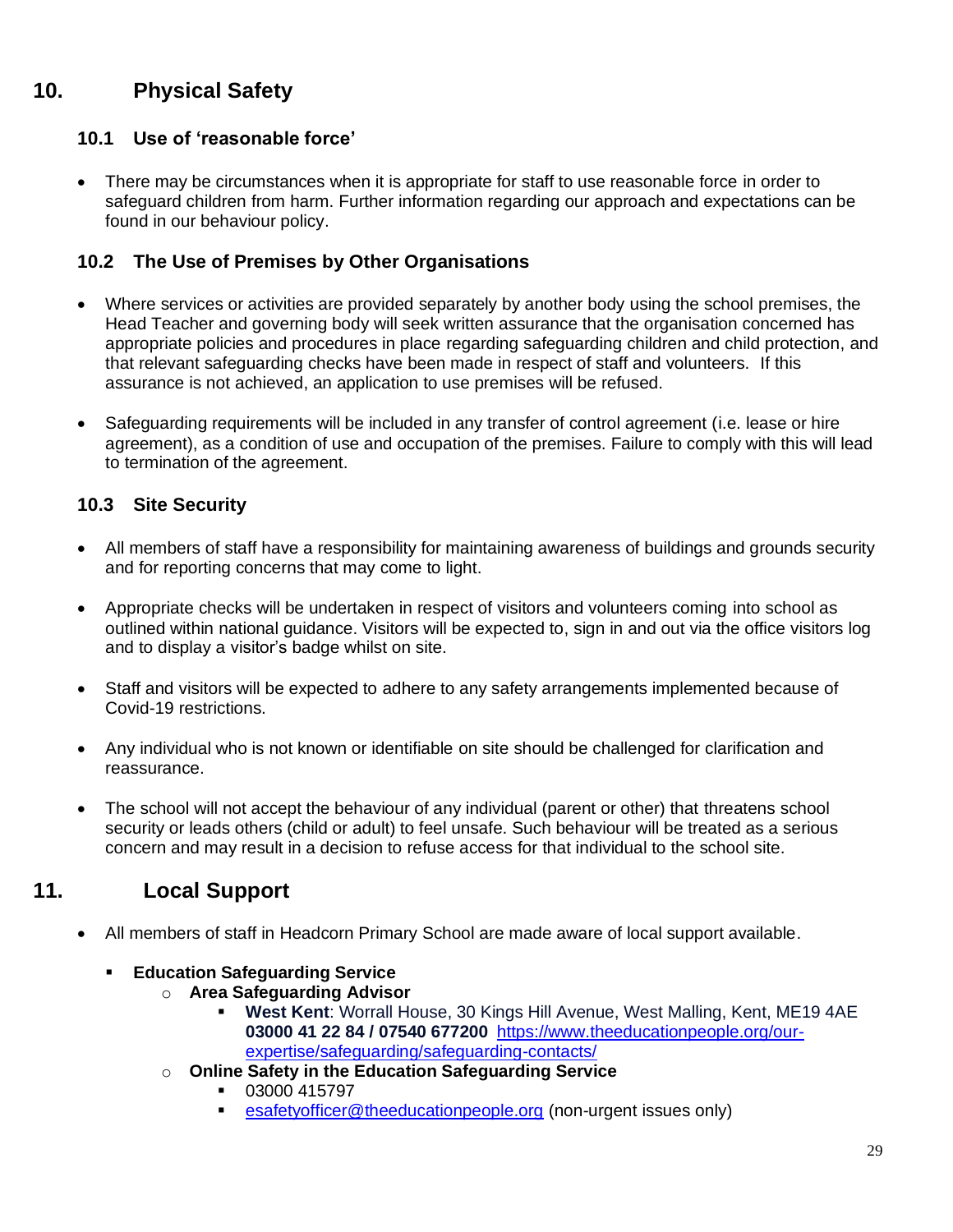## ▪ **LADO Service**

- o Telephone: 03000 410888
- o Email: [kentchildrenslado@kent.gov.uk](mailto:kentchildrenslado@kent.gov.uk)

#### ▪ **Integrated Children's Services**

- $\circ$  Front door: 03000 411111
- o Out of Hours Number: 03000 419191

#### ▪ **Kent Police**

- o 101 or 999 if there is an immediate risk of harm
- o Local PSCO: John Boyd 07870 163500

#### ▪ **Kent Safeguarding Children Multi-Agency Partnership (KSCMP)**

- o [kscmp@kent.gov.uk](mailto:kscmp@kent.gov.uk)
- $O$  03000 421126
- **Adult Safeguarding**
	- o Adult Social Care via 03000 41 61 61 (text relay 18001 03000 41 61 61) or email [social.services@kent.gov.uk](mailto:social.services@kent.gov.uk)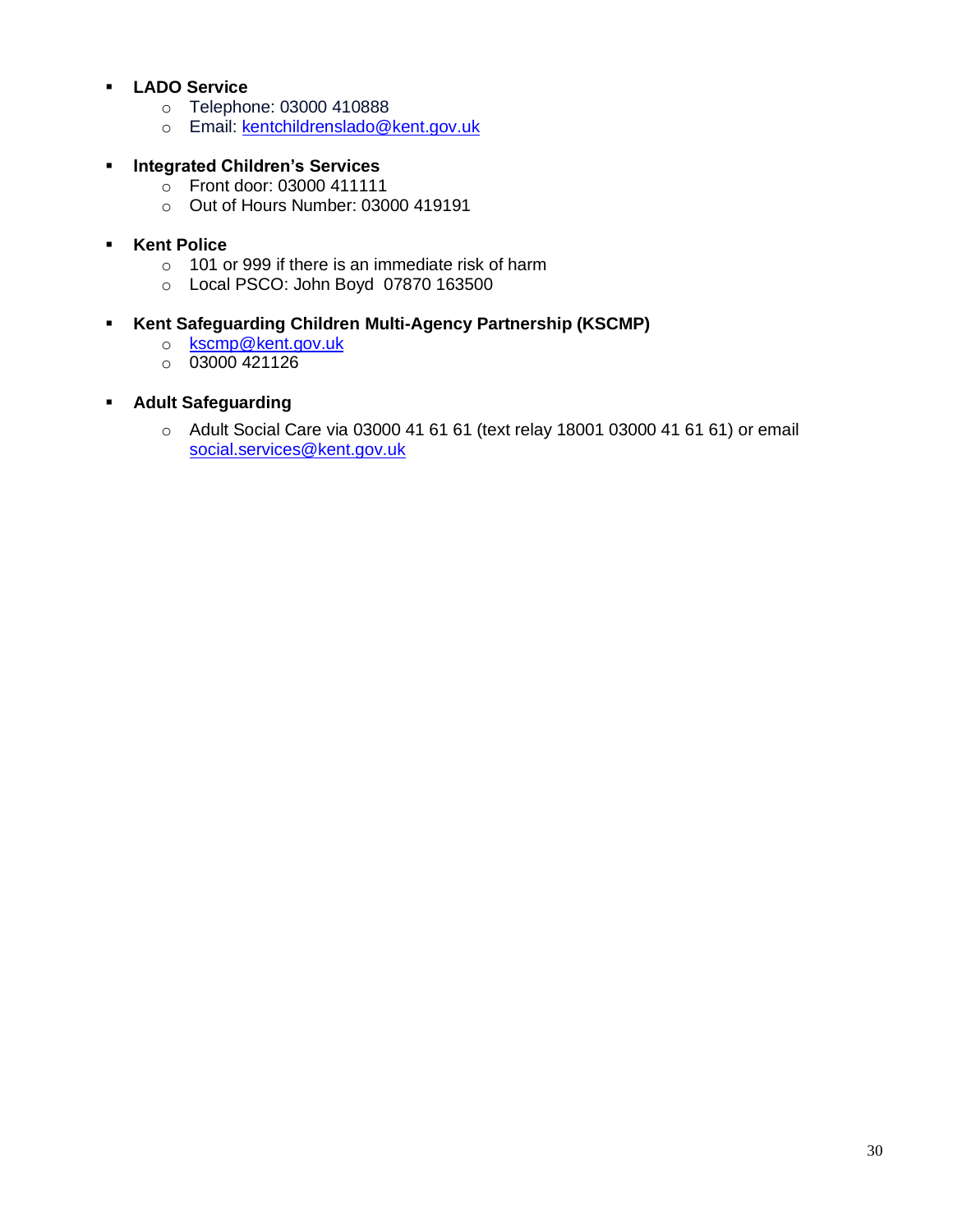# **Appendix 1: Categories of Abuse**

**All staff should be aware that abuse, neglect, and safeguarding issues are rarely standalone events that can be covered by one definition or label. In most cases multiple issues will overlap with one another.**

**Abuse:** a form of maltreatment of a child. Somebody may abuse or neglect a child by inflicting harm, or by failing to act to prevent harm. They may be abused by an adult or adults or another child or children. It should be noted that abuse can be carried out both on and offline and be perpetrated by men, women, and children.

**Sexual abuse:** involves forcing or enticing a child or young person to take part in sexual activities, not necessarily involving a high level of violence, whether or not the child is aware of what is happening. The activities may involve physical contact, including assault by penetration (for example rape or oral sex) or non-penetrative acts such as masturbation, kissing, rubbing, and touching outside of clothing. They may also include non-contact activities, such as involving children in looking at, or in the production of, sexual images, watching sexual activities, encouraging children to behave in sexually inappropriate ways, or grooming a child in preparation for abuse (including via the internet). Sexual abuse is not solely perpetrated by adult males. Women can also commit acts of sexual abuse, as can other children.

#### **Signs that MAY INDICATE Sexual Abuse**

- Sudden changes in behaviour and performance
- Displays of affection which are sexual and age inappropriate
- Self-harm, self-mutilation or attempts at suicide
- Alluding to secrets which they cannot reveal
- Tendency to cling or need constant reassurance
- Regression to younger behaviour for example thumb sucking, playing with discarded toys, acting like a baby
- Distrust of familiar adults e.g. anxiety of being left with relatives, a childminder or lodger
- Unexplained gifts or money
- Depression and withdrawal
- Fear of undressing for PE
- Sexually transmitted disease
- Fire setting

**Physical abuse**: a form of abuse which may involve hitting, shaking, throwing, poisoning, burning or scalding, drowning, suffocating or otherwise causing physical harm to a child. Physical harm may also be caused when a parent or carer fabricates the symptoms of, or deliberately induces, illness in a child.

#### **Signs that MAY INDICATE physical abuse**

- Bruises and abrasions around the face
- Damage or injury around the mouth
- Bi-lateral injuries such as two bruised eyes
- Bruising to soft area of the face such as the cheeks
- Fingertip bruising to the front or back of torso
- Bite marks
- Burns or scalds (unusual patterns and spread of injuries)
- Deep contact burns such as cigarette burns
- Injuries suggesting beatings (strap marks, welts)
- Covering arms and legs even when hot
- Aggressive behaviour or severe temper outbursts.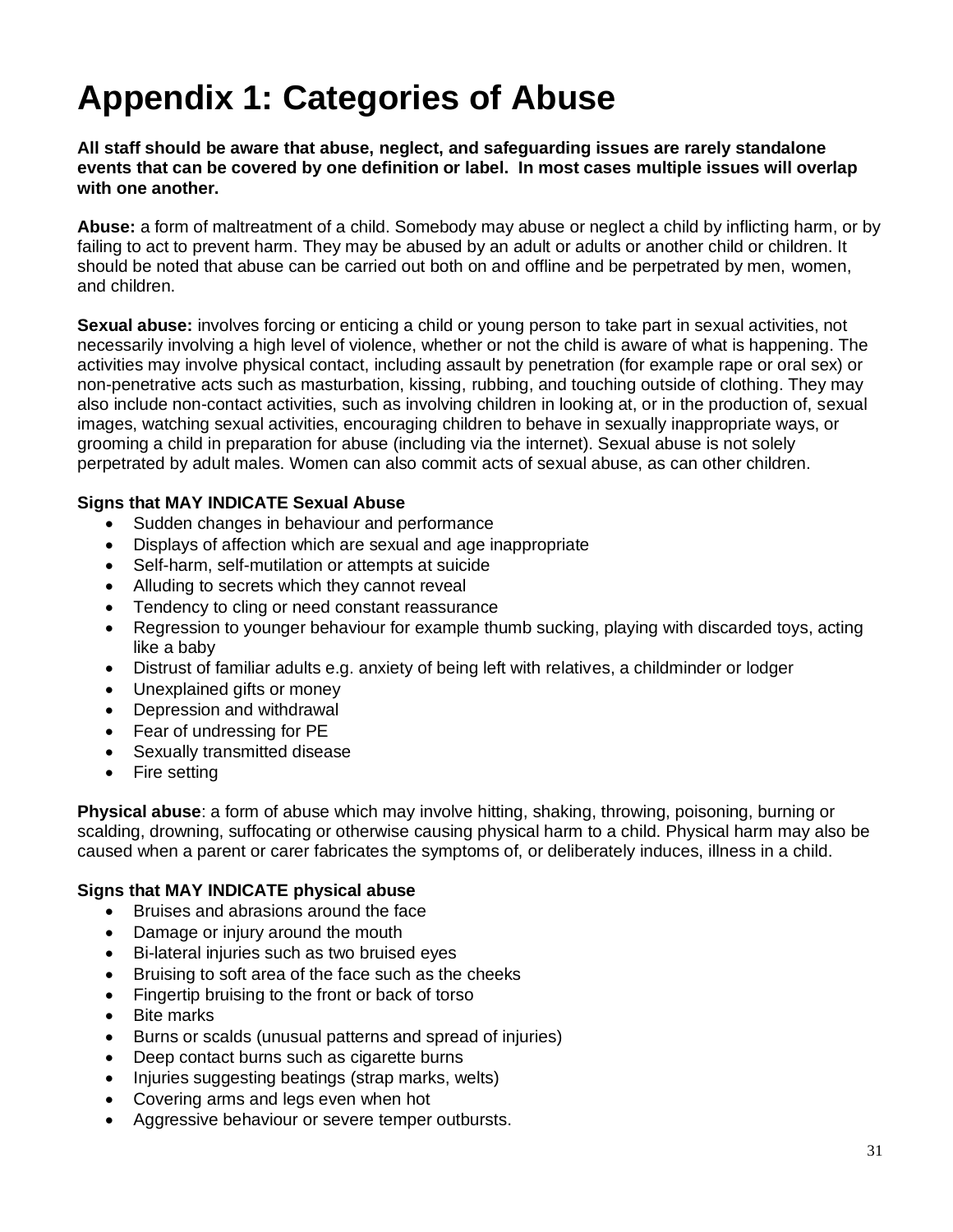• Injuries need to be accounted for. Inadequate, inconsistent, or excessively plausible explanations or a delay in seeking treatment should signal concern.

**Emotional abuse:** the persistent emotional maltreatment of a child such as to cause severe and adverse effects on the child's emotional development. It may involve conveying to a child that they are worthless or unloved, inadequate, or valued only insofar as they meet the needs of another person. It may include not giving the child opportunities to express their views, deliberately silencing them or 'making fun' of what they say or how they communicate. It may feature age or developmentally inappropriate expectations being imposed on children. These may include interactions that are beyond a child's developmental capability as well as overprotection and limitation of exploration and learning, or preventing the child participating in normal social interaction. It may involve seeing or hearing the ill-treatment of another. It may involve serious bullying (including cyberbullying), causing children frequently to feel frightened or in danger, or the exploitation or corruption of children. Some level of emotional abuse is involved in all types of maltreatment of a child, although it may occur alone.

#### **Signs that MAY INDICATE emotional abuse**

- Over reaction to mistakes
- Lack of self-confidence/esteem
- Sudden speech disorders
- Self-harming
- Eating Disorders
- Extremes of passivity and/or aggression
- Compulsive stealing
- Drug, alcohol, solvent abuse
- Fear of parents being contacted
- Unwillingness or inability to play
- Excessive need for approval, attention, and affection

**Neglect:** the persistent failure to meet a child's basic physical and/or psychological needs, likely to result in the serious impairment of the child's health or development. Neglect may occur during pregnancy as a result of maternal substance abuse. Once a child is born, neglect may involve a parent or carer failing to: provide adequate food, clothing, and shelter (including exclusion from home or abandonment); protect a child from physical and emotional harm or danger; ensure adequate supervision (including the use of inadequate care-givers); or ensure access to appropriate medical care or treatment. It may also include neglect of, or unresponsiveness to, a child's basic emotional needs.

## **Signs that MAY INDICATE neglect.**

- Constant hunger
- Poor personal hygiene
- Constant tiredness
- Inadequate clothing
- Frequent lateness or non-attendance
- Untreated medical problems
- Poor relationship with peers
- Compulsive stealing and scavenging
- Rocking, hair twisting and thumb sucking
- Running away
- Loss of weight or being constantly underweight
- Low self esteem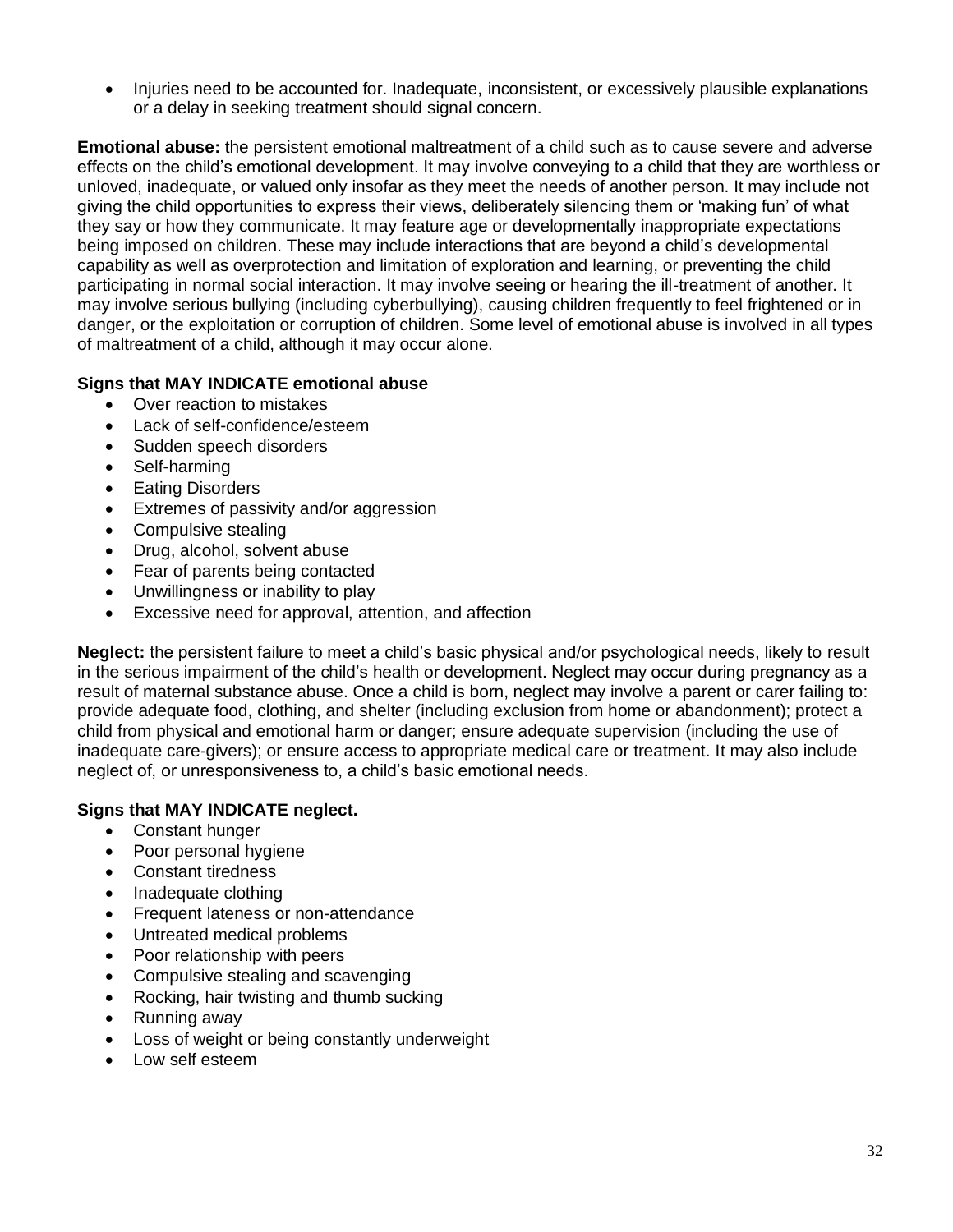# **Appendix 2: Support Organisations**

## **NSPCC 'Report Abuse in Education' Helpline**

[0800 136 663](tel:0800%20136%20663) or [help@nspcc.org.uk](mailto:help@nspcc.org.uk)

#### **National Organisations**

- NSPCC: [www.nspcc.org.uk](http://www.nspcc.org.uk/)
- Barnardo's: [www.barnardos.org.uk](http://www.barnardos.org.uk/)
- Action for Children: [www.actionforchildren.org.uk](http://www.actionforchildren.org.uk/)
- Children's Society: [www.childrenssociety.org.uk](http://www.childrenssociety.org.uk/)

#### **Support for Staff**

- Education Support Partnership: [www.educationsupportpartnership.org.uk](http://www.educationsupportpartnership.org.uk/)
- Professional Online Safety Helpline: [www.saferinternet.org.uk/helpline](http://www.saferinternet.org.uk/helpline)

#### **Support for Learners**

- ChildLine: [www.childline.org.uk](http://www.childline.org.uk/)
- Papyrus: [www.papyrus-uk.org](http://www.papyrus-uk.org/)
- The Mix: [www.themix.org.uk](http://www.themix.org.uk/)
- Shout: [www.giveusashout.org](http://www.giveusashout.org/)
- Fearless: [www.fearless.org](http://www.fearless.org/)
- Victim Support: [www.victimsupport.org.uk](http://www.victimsupport.org.uk/)

#### **Support for Adults**

- Family Lives: [www.familylives.org.uk](http://www.familylives.org.uk/)
- Crime Stoppers: [www.crimestoppers-uk.org](http://www.crimestoppers-uk.org/)
- Victim Support: [www.victimsupport.org.uk](http://www.victimsupport.org.uk/)
- The Samaritans: [www.samaritans.org](http://www.samaritans.org/)
- NAPAC (National Association for People Abused in Childhood): www.napac.org.uk
- MOSAC: [www.mosac.org.uk](http://www.mosac.org.uk/)
- Action Fraud: [www.actionfraud.police.uk](http://www.actionfraud.police.uk/)
- Shout: [www.giveusashout.org](http://www.giveusashout.org/)
- Advice now: www.advicenow.org.uk

#### **Support for Learning Disabilities**

- Respond: [www.respond.org.uk](http://www.respond.org.uk/)
- Mencap: [www.mencap.org.uk](http://www.mencap.org.uk/)
- Council for Disabled Children: [https://councilfordisabledchildren.org.uk](https://councilfordisabledchildren.org.uk/)

#### **Contextual Safeguarding Network**

• <https://contextualsafeguarding.org.uk/>

#### **Kent Resilience Hub**

• <https://kentresiliencehub.org.uk/>

#### **Substance Misuse**

- We are with you (formerly Addaction): [www.wearewithyou.org.uk/services/kent-for-young-people/](http://www.wearewithyou.org.uk/services/kent-for-young-people/)
- Talk to Frank: [www.talktofrank.com](http://www.talktofrank.com/)

#### **Domestic Abuse**

• Domestic abuse services: [www.domesticabuseservices.org.uk](http://www.domesticabuseservices.org.uk/)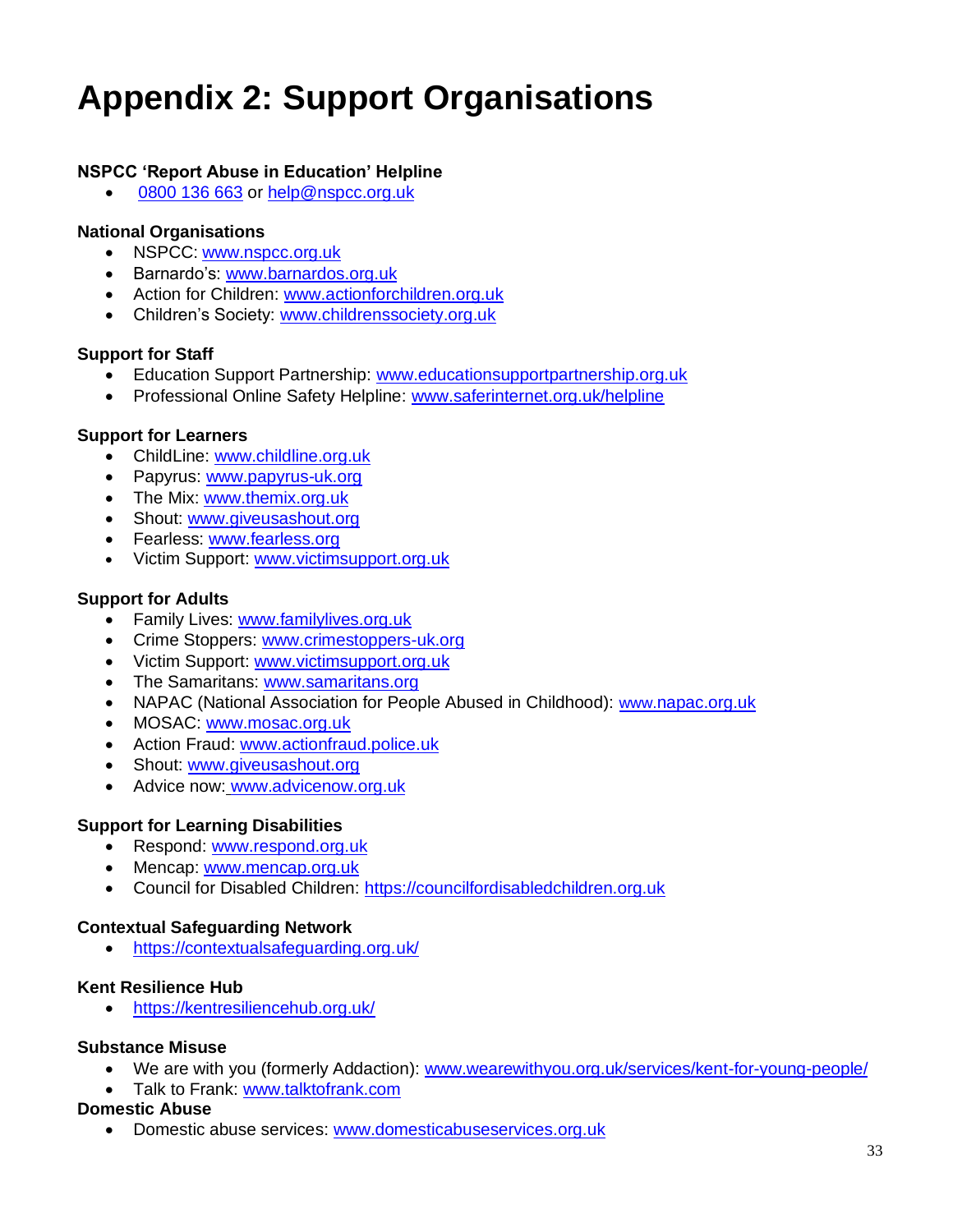- Refuge: [www.refuge.org.uk](http://www.refuge.org.uk/)
- Women's Aid: [www.womensaid.org.uk](http://www.womensaid.org.uk/)
- Men's Advice Line: [www.mensadviceline.org.uk](http://www.mensadviceline.org.uk/)
- Mankind: [www.mankindcounselling.org.uk](http://www.mankindcounselling.org.uk/)
- National Domestic Abuse Helpline: [www.nationaldahelpline.org.uk](http://www.nationaldahelpline.org.uk/)
- Respect Phoneline: [https://respectphoneline.org.uk](https://respectphoneline.org.uk/)

#### **Criminal and Sexual Exploitation**

- National Crime Agency: [www.nationalcrimeagency.gov.uk/who-we-are](http://www.nationalcrimeagency.gov.uk/who-we-are)
- It's not okay: [www.itsnotokay.co.uk](http://www.itsnotokay.co.uk/)
- NWG Network: [www.nwgnetwork.org](http://www.nwgnetwork.org/)

#### **Honour Based Abuse**

- Forced Marriage Unit: [www.gov.uk/guidance/forced-marriage](http://www.gov.uk/guidance/forced-marriage)
- FGM Factsheet: [https://assets.publishing.service.gov.uk/government/uploads/system/uploads/attachment\\_data/file/](https://assets.publishing.service.gov.uk/government/uploads/system/uploads/attachment_data/file/496415/6_1639_HO_SP_FGM_mandatory_reporting_Fact_sheet_Web.pdf) [496415/6\\_1639\\_HO\\_SP\\_FGM\\_mandatory\\_reporting\\_Fact\\_sheet\\_Web.pdf](https://assets.publishing.service.gov.uk/government/uploads/system/uploads/attachment_data/file/496415/6_1639_HO_SP_FGM_mandatory_reporting_Fact_sheet_Web.pdf)
- Mandatory reporting of female genital mutilation: procedural information: [www.gov.uk/government/publications/mandatory-reporting-of-female-genital-mutilation-procedural](http://www.gov.uk/government/publications/mandatory-reporting-of-female-genital-mutilation-procedural-information)[information](http://www.gov.uk/government/publications/mandatory-reporting-of-female-genital-mutilation-procedural-information)

#### **Peer on Peer abuse, including bullying, sexual violence and harassment**

- Rape Crisis: [https://rapecrisis.org.uk](https://rapecrisis.org.uk/)
- Brook: [www.brook.org.uk](http://www.brook.org.uk/)
- Disrespect Nobody: [www.disrespectnobody.co.uk](http://www.disrespectnobody.co.uk/)
- Upskirting know your rights: [www.gov.uk/government/news/upskirting-know-your-rights](http://www.gov.uk/government/news/upskirting-know-your-rights)
- Lucy Faithfull Foundation: [www.lucyfaithfull.org.uk](http://www.lucyfaithfull.org.uk/)
- Stop it Now! [www.stopitnow.org.uk](http://www.stopitnow.org.uk/)
- Parents Protect: [www.parentsprotect.co.uk](http://www.parentsprotect.co.uk/)
- Anti-Bullying Alliance: [www.anti-bullyingalliance.org.uk](http://www.anti-bullyingalliance.org.uk/)
- Diana Award: [www.antibullyingpro.com/](http://www.antibullyingpro.com/)
- Bullying UK: [www.bullying.co.uk](http://www.bullying.co.uk/)
- Kidscape: [www.kidscape.org.uk](http://www.kidscape.org.uk/)

## **Online Safety**

- CEOP: [www.ceop.police.uk](http://www.ceop.police.uk/)
- Internet Watch Foundation (IWF): [www.iwf.org.uk](http://www.iwf.org.uk/)
- Think U Know: [www.thinkuknow.co.uk](http://www.thinkuknow.co.uk/)
- Childnet: [www.childnet.com](http://www.childnet.com/)
- UK Safer Internet Centre: [www.saferinternet.org.uk](http://www.saferinternet.org.uk/)
- Report Harmful Content: [https://reportharmfulcontent.com](https://reportharmfulcontent.com/)
- Marie Collins Foundation: [www.mariecollinsfoundation.org.uk](http://www.mariecollinsfoundation.org.uk/)
- Internet Matters: [www.internetmatters.org](http://www.internetmatters.org/)
- NSPCC: [www.nspcc.org.uk/onlinesafety](http://www.nspcc.org.uk/onlinesafety) and [www.net-aware.org.uk](http://www.net-aware.org.uk/)
- Get Safe Online: [www.getsafeonline.org](https://www.getsafeonline.org/)
- Parents Protect: [www.parentsprotect.co.uk](http://www.parentsprotect.co.uk/)
- Cyber Choices: [https://nationalcrimeagency.gov.uk/what-we-do/crime-threats/cyber](https://nationalcrimeagency.gov.uk/what-we-do/crime-threats/cyber-crime/cyberchoices)[crime/cyberchoices](https://nationalcrimeagency.gov.uk/what-we-do/crime-threats/cyber-crime/cyberchoices)
- National Cyber Security Centre (NCSC): [www.ncsc.gov.uk](http://www.ncsc.gov.uk/)

#### **Mental Health**

• Mind: [www.mind.org.uk](http://www.mind.org.uk/)